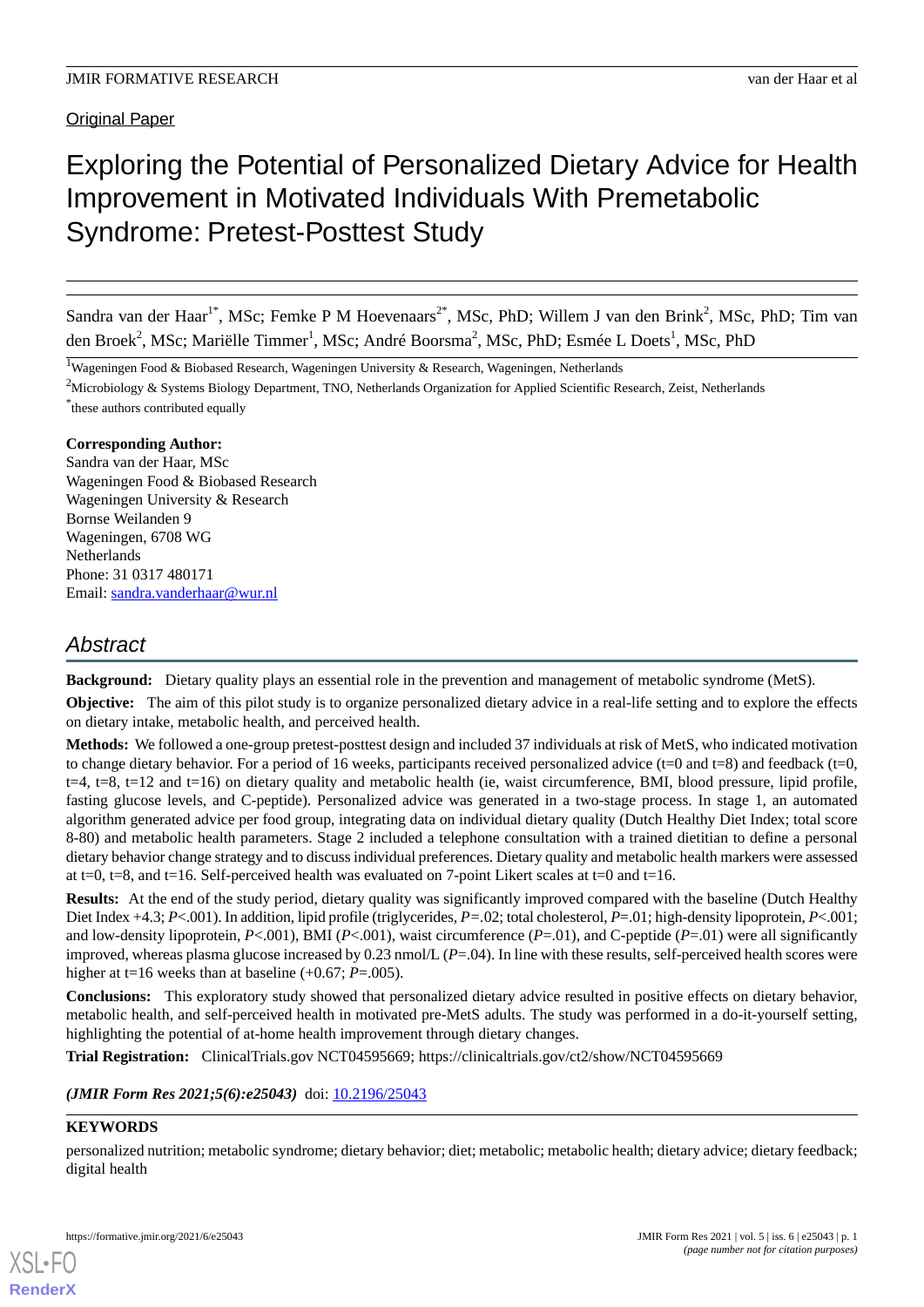# *Introduction*

#### **Background**

Metabolic syndrome (MetS) is associated with a two-fold increased risk of cardiovascular diseases and a five-fold increased risk of type 2 diabetes [\[1](#page-11-0),[2](#page-11-1)]. Approximately 25% of adults globally are affected by MetS, and its prevalence increases with age [\[3](#page-11-2),[4\]](#page-11-3). MetS is defined by the coexistence of three or more of the following risk factors: abdominal obesity, high fasting blood glucose, reduced high-density lipoprotein (HDL) cholesterol, elevated fasting plasma triglycerides, and elevated blood pressure (BP) [[5\]](#page-11-4).

Unhealthy dietary habits are a major risk factor for developing MetS and are probably even more relevant than sedentary lifestyles [\[6](#page-11-5)]. Research has demonstrated dietary strategies that can be used to prevent or resolve MetS and associated metabolic abnormalities [\[6](#page-11-5)[-9](#page-12-0)]. Adherence to a healthy diet rich in fruits, vegetables, whole grains, and oily fish, while limiting total fat, saturated fat, dietary cholesterol, added sugars, sodium, and excessive alcohol intake, has been shown to be effective in improving metabolic abnormalities associated with MetS [[7](#page-11-6)[,8](#page-11-7),[10\]](#page-12-1). Associations between dietary changes and individual risk factors for MetS have also been shown [[11-](#page-12-2)[21](#page-12-3)].

Personalized nutrition, that is, evidence-based dietary advice tailored toward an individual based on individual-specific information, is most likely an effective strategy to support dietary behavior change, resulting in measurable health benefits [[22\]](#page-12-4). Previous studies have shown that personalized advice is more effective than giving a *one-size-fits-all* advice for improving dietary patterns, increasing physical activity and smoking cessation [[23](#page-12-5)[-30](#page-13-0)].

We distinguished two potential reasons for this effectiveness. First, each person receives advice that addresses the individual nutritional needs based on the person's biology, thereby maximizing the individual health effect. In a study on healthy volunteers receiving placebo or anti-inflammatory dietary mix supplements, the inflammatory, oxidative, and metabolic responses were highly variable among individuals, suggesting different nutritional needs based on the person's biology [[31\]](#page-13-1). Indeed, the concept of personalized nutrition from a biological perspective began to emerge as extensively reviewed by van Ommen et al in 2017 [[32\]](#page-13-2).

A second reason for personalized nutrition being effective is increased adherence to the advice when it is made personal. Each person receives only the information based on their characteristics, rather than generic information based on the characteristics of the population. Therefore, people are more likely to pay attention and feel more involved, especially when the information is tailored to the personal level of motivation [[23\]](#page-12-5).

Celis-Moralis et al reviewed the evidence on personalized interventions and concluded that there is a strong need for further development, testing, and implementation of digitally delivered, evidence-based, personalized interventions that incorporate effective behavior change techniques (eg, personal goal setting and feedback on performance) and are delivered digitally [\[33](#page-13-3),[34\]](#page-13-4). In a web-based multicenter study, Forster et al [\[35](#page-13-5)] compared an automated feedback system with manual feedback and found good agreement between the manual and automated feedback systems, showing promise for the use of automated systems for personalizing dietary advice. With regard to scalability and expected contribution to sustained behavior change, new evidence on the effectiveness and acceptance of these digitally delivered interventions is highly relevant.

#### **Objectives**

The primary aim of this pilot study is to organize personalized dietary advice in a real-life setting. We build upon the research described by Doets et al [\[36](#page-13-6)] by exploring the combined effects of dietary intake, metabolic health, and perceived health. As we aim to conduct real-life implementation, we are targeting individuals at risk of MetS, who are intrinsically motivated to change their dietary behavior to improve their health, as they are likely to be easy adopters of personalized advice.

# *Methods*

# **Ethics Statement**

All participants provided informed consent for inclusion before they participated in the study. The study was conducted in accordance with the Declaration of Helsinki, and the protocol was approved by the Ethics Committee of Tilburg University (file number NL61382.028.17).

#### **Recruitment and Screening**

An overview of the recruitment procedure is shown in [Figure](#page-2-0) [1.](#page-2-0) First, all members of the consumer database of Wageningen University & Research received an invitation letter for the study. Those interested in study participation completed a web-based screening questionnaire to verify the first set of inclusion and exclusion criteria: age ≥40 years, excessive waist circumference (self-reported ≥88 cm for women and ≥102 cm for men), positive intention toward changing dietary behavior, and willingness to use digital web-based applications during the study. To assess intention toward behavior change, we used an adapted version of 3 questions (7-point Likert scale) reported by Poinhos et al [\[37](#page-13-7)]. Participants with a mean score of  $\geq$ 5 were considered to be motivated to change their dietary behavior. Exclusion criteria were as follows: taking medication known for its effects on blood glucose, cholesterol, or insulin; being diagnosed with diabetes or familial hypercholesterolemia; following a specific diet or having an alcohol consumption of >28 units (drinks) per week for men and >21 units per week for women.

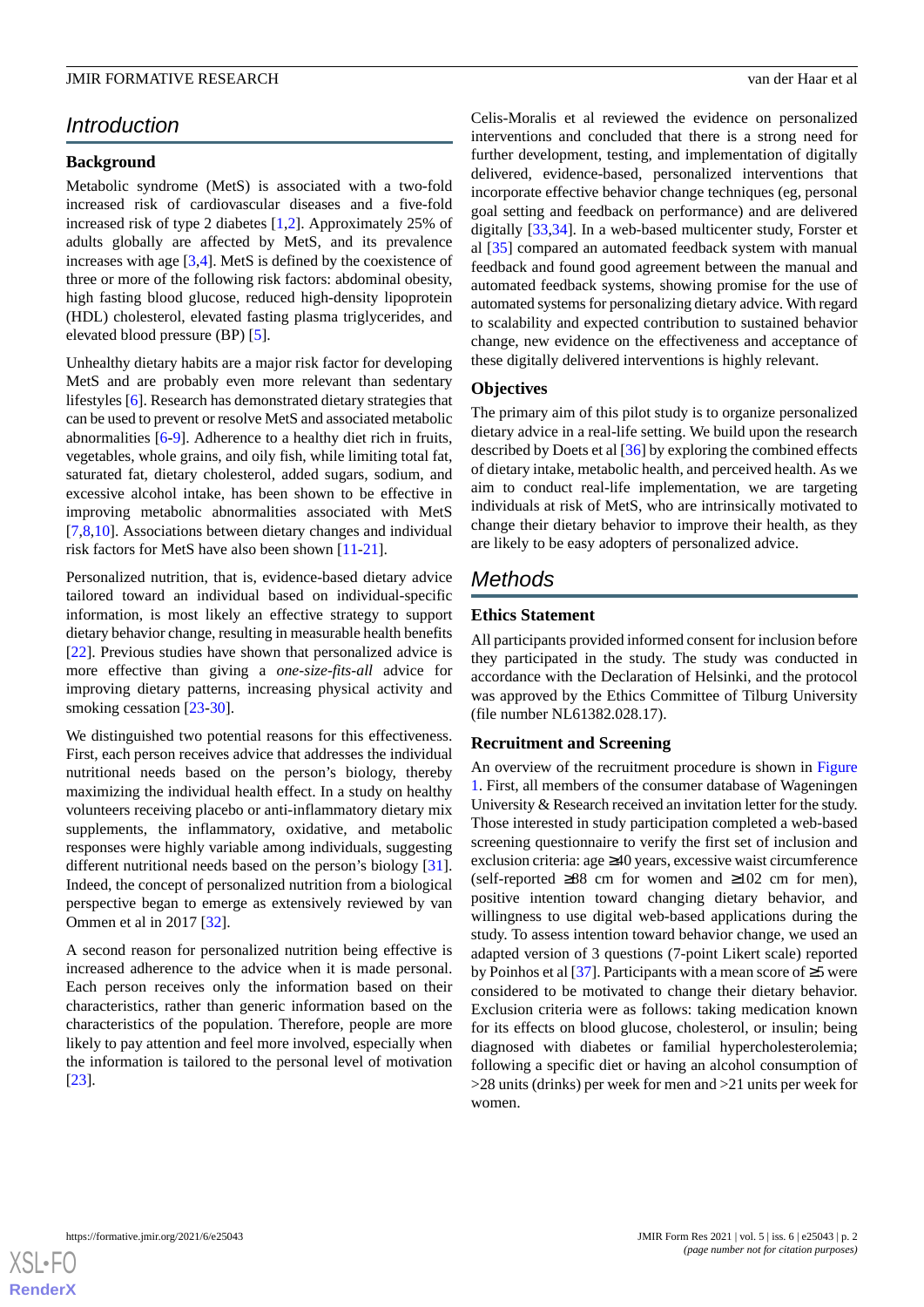<span id="page-2-0"></span>**Figure 1.** Flowchart of recruitment and screening procedure. HDL: high-density lipoprotein.



To improve health and behavioral changes through personalized advice, we included individuals at risk of MetS (second set of inclusion criteria). Therefore, individuals eligible for study participation were invited for additional screening to verify whether they were at risk of MetS, defined as an excessive waist circumference  $(≥88$  cm for women and  $≥102$  cm for men) combined with elevated fasted triglycerides levels (≥1.7 mmol/L), reduced HDL level (<1.03 mmol/L for men and <1.29 mmol/L for women), high BP (systolic: ≥130 mm Hg or

[XSL](http://www.w3.org/Style/XSL)•FO **[RenderX](http://www.renderx.com/)**

diastolic:  $\geq 85$  mm Hg), or elevated fasting glucose ( $> 5.6$ ) mmol/L).

On the basis of the study by Doets et al [\[36](#page-13-6)], we performed a power calculation to estimate an adequate sample size to identify potential health effects. The effect size was based on the mean change in waist circumference  $(\delta=1.85 \text{ cm. SD } 2.67)$ ; significance level of 5%). The calculations revealed that a sample size of 16 would be sufficient to identify potential health effects based only on waist circumference. However, based on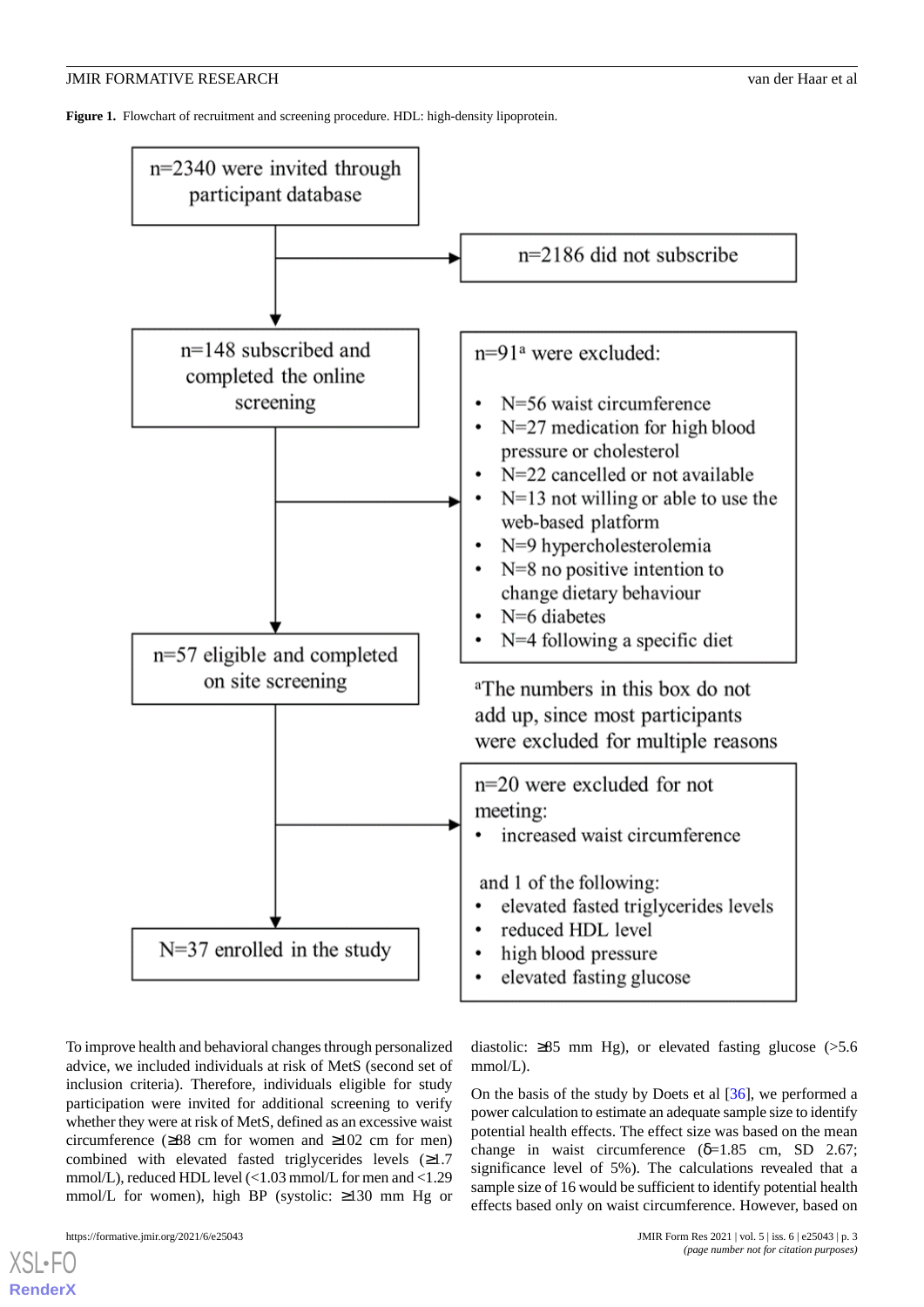the sample sizes of previous pilot studies [\[36](#page-13-6),[38\]](#page-13-8) and taking into account various combinations of MetS risk factors and potential dropout, we increased the number of participants to 40.

#### **Study Design**

The study followed a one-group pretest-posttest design with a duration of 16 weeks [\(Table 1](#page-3-0)). Reviews of behavioral intervention studies have shown that a period of 16 weeks is minimal to allow the first stages of behavior change [\[39](#page-13-9),[40\]](#page-13-10).

Our study targeted individuals who were motivated to change their dietary behavior; therefore, a period of 16 weeks was considered sufficient. As the aim of the study was to explore the potential effects of personalized nutrition in real life, no control group was included. The intervention consisted of personalized dietary advice in combination with feedback on dietary behavior and health status (ie, waist circumference, BP, cholesterol, glucose, BMI, C-peptide, and triglycerides) at set time points throughout the study.

<span id="page-3-0"></span>Table 1. Overview of study design: measurements, interventions, and planning.

| Measurements and characteristics of the intervention                                                                 | Timepoints (weeks), t |
|----------------------------------------------------------------------------------------------------------------------|-----------------------|
| <b>Diet</b>                                                                                                          |                       |
| Diet quality (Dutch Healthy Diet Index) per food category and total score                                            | 0, 8, 16              |
| Carotenoids in blood (biomarker fruit and vegetable intake)                                                          | 0, 8, 16              |
| Food purchase data at retailer (via customer card)                                                                   | 4, 12                 |
| <b>Subjective health</b>                                                                                             |                       |
| Self-perceived health questionnaire                                                                                  | 0, 16                 |
| <b>Consumer experiences</b>                                                                                          |                       |
| Evaluation questionnaire                                                                                             | 16                    |
| <b>Metabolic health</b>                                                                                              |                       |
| Waist circumference                                                                                                  | 0, 8, 16              |
| BMI                                                                                                                  | 0, 8, 16              |
| <b>Blood</b> pressure                                                                                                | 0, 8, 16              |
| Lipid profile (total cholesterol, $HDLa$ , $LDLb$ , and triglycerides)                                               | 0, 8, 16              |
| Fasting glucose                                                                                                      | 0, 8, 16              |
| C-peptide                                                                                                            | 0, 8, 16              |
| <b>Personalized advice</b>                                                                                           |                       |
| Stage 1: automated advice based on individual diet quality and metabolic health status                               | 0, 8                  |
| Stage 2: telephone consultation with dietitian to define behavioral change strategy and discuss personal preferences | 0, 8                  |
| Feedback                                                                                                             |                       |
| Diet quality discussed in telephone consultations with dietitian                                                     | 0, 8                  |
| Alternatives for product purchases in email messages from dietitian                                                  | 4, 12                 |
| Metabolic health via web-based platform                                                                              | 0, 8, 16              |
| Integrated personal health score via web-based platform                                                              | 0, 16                 |

<sup>a</sup>HDL: high-density lipoprotein.

<sup>b</sup>LDL: low-density lipoprotein.

#### **Study Procedures**

During the 3 test days (t=0, t=8, and t=16 weeks), participants arrived in the morning in a fasted state to Wageningen University and Research, the Netherlands. Metabolic health parameters were assessed by trained research nurses using do-it-yourself devices, following standard operating procedures. Total cholesterol, HDL, low-density lipoprotein (LDL), and triglycerides were measured in finger-prick blood using the Mission Cholesterol 3-in-1 device (Acon Labs Inc). Glucose levels were assessed using a MediTouch 2 blood glucose meter

[XSL](http://www.w3.org/Style/XSL)•FO **[RenderX](http://www.renderx.com/)**

(Medisana). BP was measured using a Medisana upper arm BP monitor. Both glucose and BP were measured twice for each participant, and the average result was used as input for feedback and personalized advice.

#### **Dietary Quality**

Dietary quality was assessed by using a web-based version of the Dutch Healthy Diet Index (DHDI; *Eetscore*, Division of Human Nutrition, Wageningen University) [[41\]](#page-13-11). The DHDI evaluates adherence to the Dutch dietary guidelines per food category (score 1-10) and total score (score 8-80). In this study,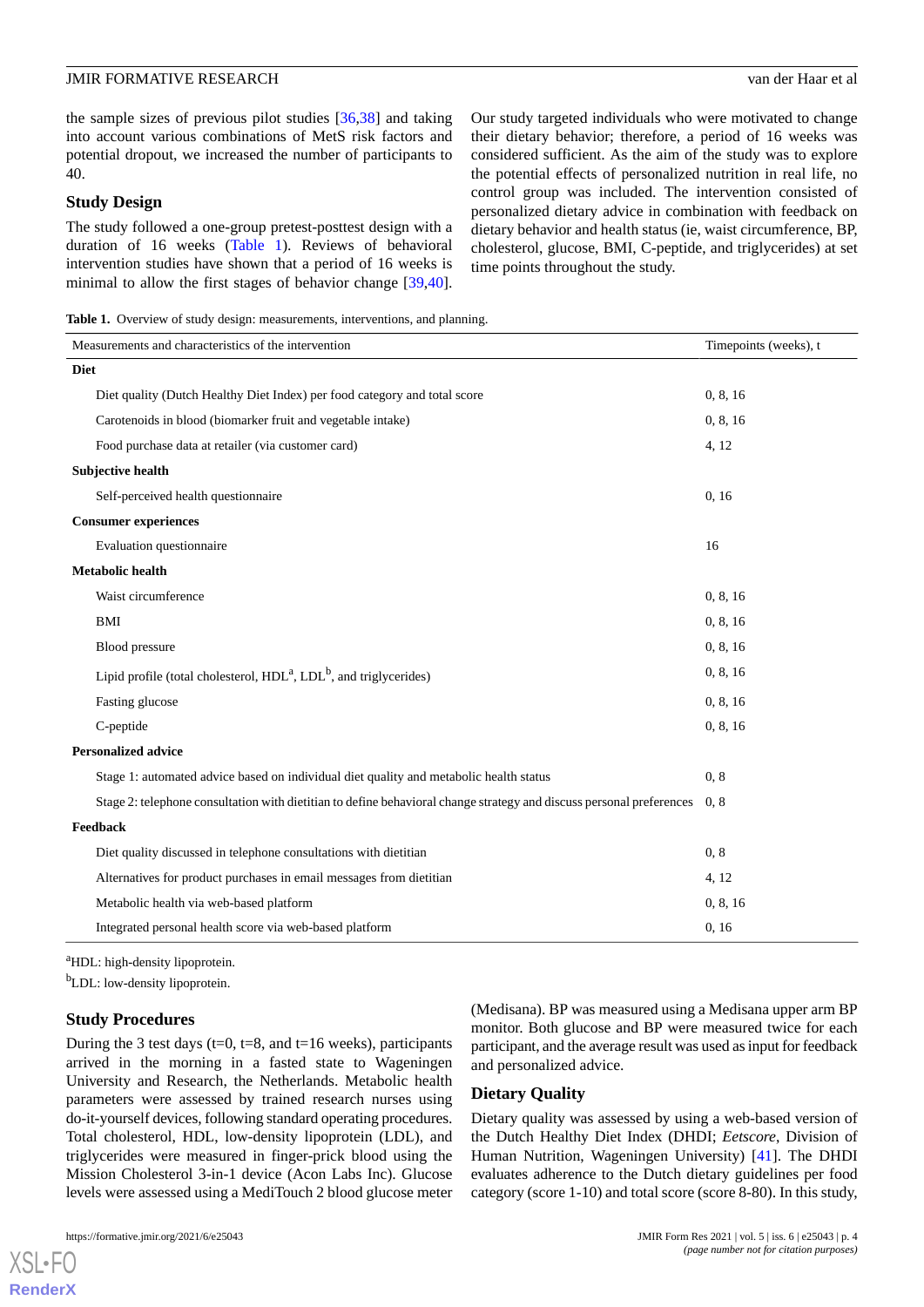we focused on food categories that have been shown to be effective for improving metabolic abnormalities due to reducing calorie intake or through direct effects on metabolic parameters. These food categories are fruit and vegetables  $[16,17,19]$  $[16,17,19]$  $[16,17,19]$  $[16,17,19]$  $[16,17,19]$ , wholegrain products [\[13](#page-12-9),[14,](#page-12-10)[16](#page-12-6)], dairy products [\[17](#page-12-7),[18,](#page-12-11)[20](#page-12-12)], fish  $[10,16,21]$  $[10,16,21]$  $[10,16,21]$  $[10,16,21]$  $[10,16,21]$ , saturated fat (butter, meat, and snacks)  $[12]$  $[12]$ , and sugar-containing beverages [[17\]](#page-12-7). The DHDI results were used as input for the dietary advice tool.

#### **Metabolic Health Parameters**

Waist circumference was determined directly over the skin at the midpoint between the lower part of the last rib and the top of the hip. Body weight was recorded on a calibrated weighing scale to the nearest 0.1 kg. Finger-prick blood was blotted on dried blood spot (DBS) cards (Protein Saver TM 903R Cards, Whatman). To suppress the degradation of carotenoids in the DBS samples, the first two circles in the DBS cards were impregnated with a proprietary stabilizing solution supplied by Vitas AS. After air drying for several hours, the cards were stored in airtight resealable aluminum bags (Whatman) with a desiccant pouch (Reàl Marine A/S Stavanger) to remove any moisture from the DBS cards. C-peptide and carotenoids were assessed via high-performance liquid chromatography with UV detection and liquid chromatography-mass spectrometry (Vitas AS) [[42\]](#page-13-12). In brief, from each DBS, 3·2-mm disks were punched out and mixed with distilled water. Next, proteins were precipitated and carotenoids were extracted with isopropanol containing an internal standard (β-Apo-8 carotenal, Sigma-Aldrich). An aliquot of the isopropanol phase was analyzed using a 1100-series HPLC-UV system with a 1260 diode array detector (453 nm; Agilent Technologies). Separation was performed on a 3-mm YMC C30 column (150 mm×4·6 mm internal diameter, YMC).

#### **Personalized Dietary Advice**

At  $t=0$  and  $t=8$  weeks, the participants received personalized dietary advice. Personalized advice was generated in a two-stage process. During stage 1, the content of the advice was defined based on individual dietary habits (ie, DHDI and carotenoid levels as a biomarker of fruit and vegetable intake) and parameters of metabolic health. The results of these measurements were added to an automated personalized dietary advice system. First, the algorithm evaluated per food category (dairy, fats and oils, fish, fruit, nuts, sugar-containing beverages, vegetables, and wholegrain products) whether intake and nutrient status were sufficient based on predefined cut-off levels. If intake or nutrient status was insufficient, the food category was included in the advice. Second, the system evaluated the presence of metabolic abnormalities. If metabolic abnormalities were present, relevant food categories were included in the advice to emphasize the importance of adequate intake for a specific food category.

Stage 2 included a telephone consultation of 45-60 minutes, during which a trained dietitian discussed the system-generated advice with the participant following a standard protocol. During the consultation, a personal dietary behavior change strategy was defined by adapting the advice from stage 1 to individual preferences (eg, number of food groups to work on, selection of alternative products, and adjustment of portion sizes). In Table S1 of [Multimedia Appendix 1](#page-11-8), the steps followed by the dietitian are displayed. A summary of the dietary behavior change strategy was available to the participants through a web-based personal study portal. The provided dietary advice was in line with the national dietary recommendations provided by the Health Council of the Netherlands and the Netherlands Nutrition Centre [\[43](#page-13-13),[44\]](#page-13-14).

#### **Feedback**

Feedback on behavioral parameters was provided to participants by a dietitian as part of the individual telephone consultations at t=0 and t=8 weeks and via email at t=4 and t=12 weeks. The feedback by telephone addressed adherence to Dutch dietary guidelines based on the DHDI. The feedback by email addressed healthy alternatives for recent product choices and was based on purchase data registered on a supermarket customer card that participants were asked to share with the research team. Feedback on metabolic health parameters (ie, waist circumference, BMI, BP, glucose, cholesterol, C-peptide, and triglycerides) was directly communicated to the subjects via a web-based personal study portal at  $t=0$ ,  $t=8$ , and  $t=16$  weeks.

Furthermore, at t=0 and t=16 weeks, each participant received an integrated personal health score based on their metabolic health parameters.

#### **Personal Health Score**

The personal health score was produced using a so-called *health space* model that was created on basis of the principle of van den Broek et al [[45\]](#page-13-15). This type of model can produce an individual unitless score based on personal data that correspond to the individuals' health status after being trained on the data of two reference groups. The model in this study was trained on two reference groups from an independent data set (National Health and Nutrition Examination Survey 2003-2004 [2003]; [[46\]](#page-13-16)), a group of healthy subjects with no diagnostic characteristic for MetS versus subjects diagnosed with MetS ([Table 2\)](#page-5-0). The MetS group was selected based on the MetS definition of the International Diabetes Federation [\[47](#page-13-17)]. In turn, 135 subjects in the healthy group were selected from all available subjects by constraining BMI between 18 and 25  $\text{kg/m}^2$ . Of these 135 subjects, the top 10 were selected based on their aggregated rank.

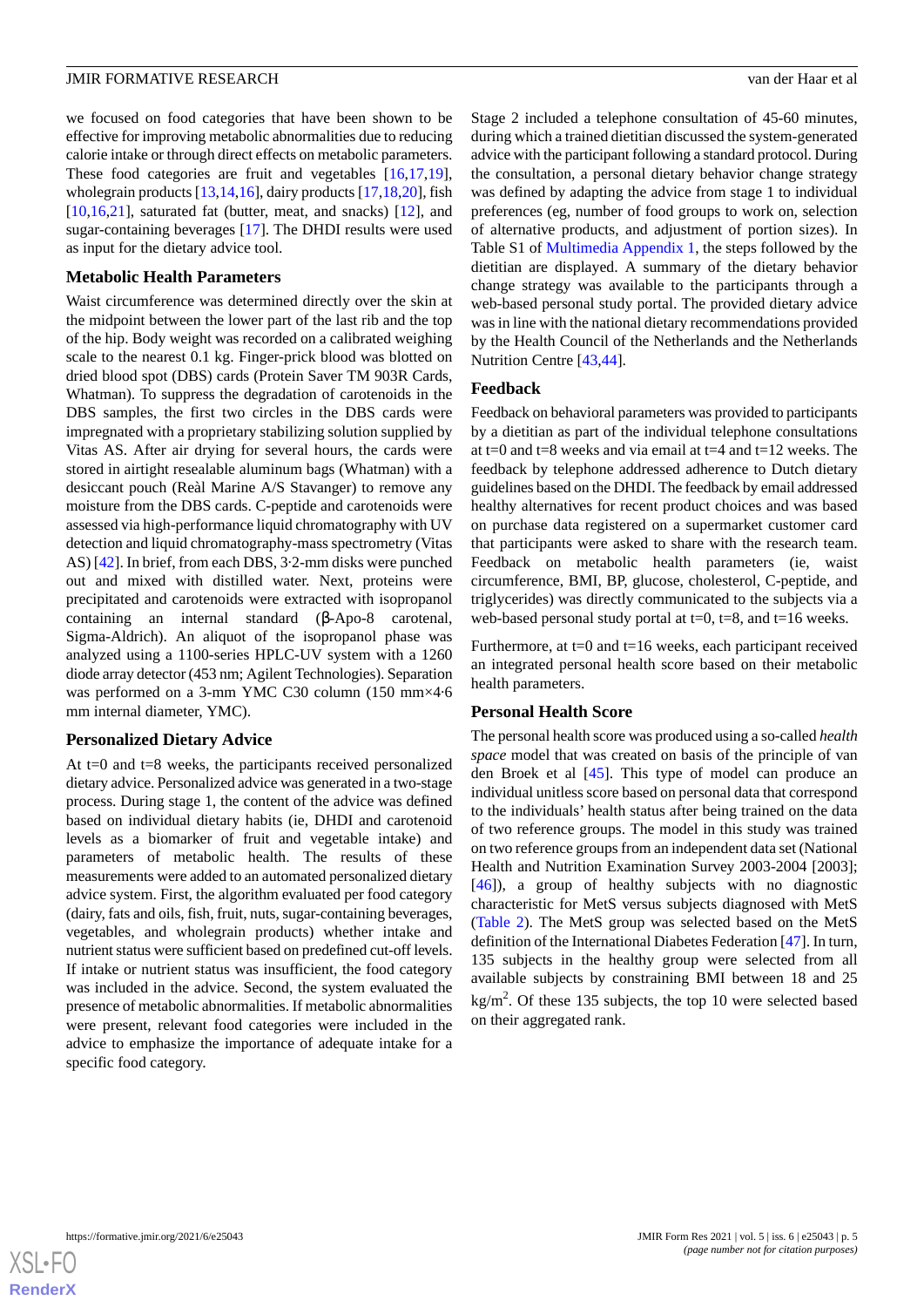<span id="page-5-0"></span>

|  | Table 2. Demographics and metabolic health parameters of study participants and the health space reference groups (N=85). |  |  |  |  |  |  |  |  |
|--|---------------------------------------------------------------------------------------------------------------------------|--|--|--|--|--|--|--|--|
|--|---------------------------------------------------------------------------------------------------------------------------|--|--|--|--|--|--|--|--|

| Variable                                    | Study participants $(n=34)$ | Healthy reference <sup><math>a</math></sup> (n=10) | Met $S^b$ reference <sup>a</sup> (n=41) |
|---------------------------------------------|-----------------------------|----------------------------------------------------|-----------------------------------------|
| Sex, n (%)                                  |                             |                                                    |                                         |
| Male                                        | 9(26)                       | 5(50)                                              | 19(46)                                  |
| Female                                      | 25(74)                      | 5(50)                                              | 22(54)                                  |
| Age (years), mean (SD)                      | 61(8.2)                     | 57.6 (16.2)                                        | 54 (21.0)                               |
| BMI ( $\text{kg/m}^2$ ), mean (SD)          | 29.9(4.18)                  | 21.3(1.88)                                         | 31.1(5.68)                              |
| Waist circumference (cm), mean (SD)         | 102(11.4)                   | 83.2 (4.68)                                        | 105(10.8)                               |
| Total cholesterol (mmol/L), mean (SD)       | 6.23(0.78)                  | 5.32(1.10)                                         | 4.77(1.02)                              |
| $HDLc$ cholesterol (mmol/L), mean (SD)      | 1.14(0.27)                  | 1.49(0.37)                                         | 1.01(0.13)                              |
| $LDLd$ cholesterol (mmol/L), mean (SD)      | 4.34(0.74)                  | 3.12(1.02)                                         | 2.73(0.99)                              |
| Triglycerides (mmol/L), mean (SD)           | 1.67(0.85)                  | 1.57(0.52)                                         | 2.25(0.95)                              |
| Glucose (mmol/L), mean (SD)                 | 5.61(0.65)                  | 5.33(0.70)                                         | 7.07(3.08)                              |
| C-peptide ( $nmol/L$ ), mean (SD)           | 0.52(0.33)                  | 0.75(0.40)                                         | 1.46(0.90)                              |
| Systolic blood pressure (mm Hg), mean (SD)  | 135(18.0)                   | 138 (18.5)                                         | 128(21.5)                               |
| Diastolic blood pressure (mm Hg), mean (SD) | 78.6 (9.54)                 | 77.7 (14.0)                                        | 67.4(18.6)                              |

<sup>a</sup>Data for the reference groups were obtained from the National Health and Nutrition Examination Survey 2003-2004 (CDC 2003) [\[46\]](#page-13-16). <sup>b</sup>MetS: metabolic syndrome.

<sup>c</sup>HDL: high-density lipoprotein.

<sup>d</sup>LDL: low-density lipoprotein.

This aggregated rank is based on the features included in the trained model, where the highest rank corresponds to the healthiest values of these features. The aggregated rank of this collection of features was calculated using the *robust rank aggregation* algorithm proposed by Kolde et al [[48\]](#page-13-18). The data used in the training of this model were taken from the National Health and Nutrition Examination Survey 2003-2004 data set (CDC 2003) [\[46](#page-13-16)].

A multivariate mixed-effects regression model was subsequently fitted to the data from the two selected reference groups with good classification performance with an accuracy of 99% and a Cohen κ coefficient of 0.94. The model includes triglycerides, LDL cholesterol, HDL cholesterol, glucose, and C-peptide as fixed effects and sex as a random effect. The random effect was included to allow for sex differences in the final model coefficients. Table S2 in [Multimedia Appendix 1](#page-11-8) shows the standardized contributions of each feature in the final model. Finally, individual health scores were calculated by feeding participants' metabolic health data into the regression model.

#### **Self-Perceived Health and Consumer Experiences**

At baseline and at the end of the study, participants reported self-perceived health, self-perceived healthiness of the diet, and satisfaction with the diet using a 7-point Likert scale ranging from 1=very unhealthy to 7=very healthy and 1=very unsatisfied to 7=very satisfied.

At the end of the study, participants filled out an evaluation questionnaire on personal experiences regarding advice, feedback, and the digital platform (statements on 7-point Likert scales, ranging from 1=completely disagree to 7=completely agree).

#### **Statistical Analyses**

Data on DHDI scores and metabolic health were analyzed using linear mixed models with *time* (t=0 vs t=8 vs t=16 weeks) as a fixed effect and *subject* as a random effect. Self-perceived health data were evaluated using ordinal mixed regression models with the same model structure. Post hoc analyses were performed on these models to identify significant differences between the individual time points. In the linear mixed model, observations with an absolute residual  $>3$  times the root mean square error of the model were treated as statistical outliers.

In addition, Pearson correlation coefficients were calculated between the  $\Delta$  of the single dietary behavior variables and the single metabolic health variables and between the  $\Delta$  of dietary behavior and metabolic health variables. Only significant correlations that could be visually confirmed in the scatterplots were regarded as reliable (Figure S1 in [Multimedia Appendix](#page-11-8) [1\)](#page-11-8).

For the analyses of the individual food categories, only participants that actually incorporated the specific food category in their dietary behavior change strategy were included. *P* values reported from the mixed model post hoc tests were adjusted for multiple comparisons following the Benjamini-Hochberg procedure [\[49](#page-13-19)].

Statistical significance was set at *P*<.05 for all analyses. Statistical analyses were performed using R version 3.4.3 (R Core Team).

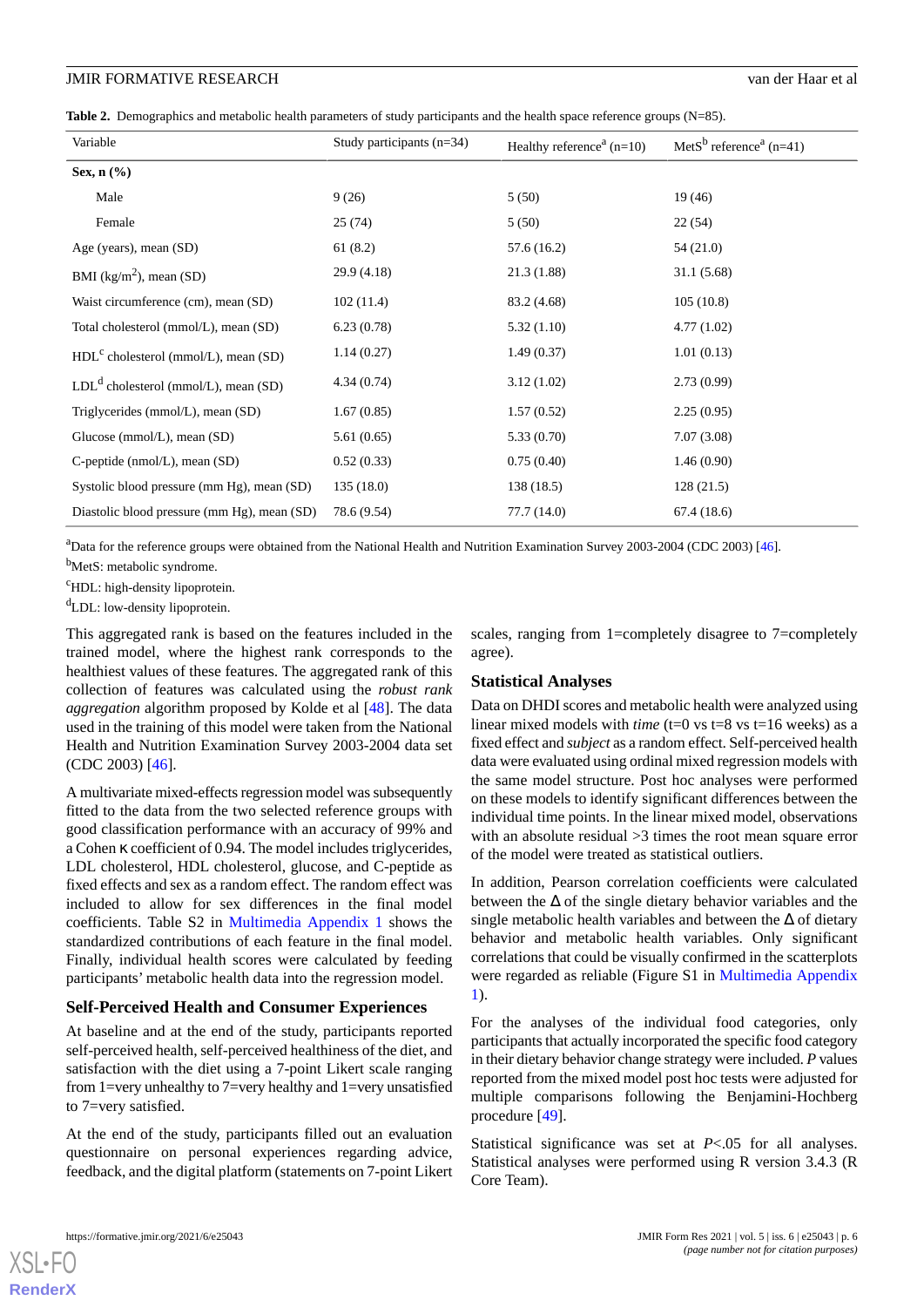# *Results*

#### **Baseline Characteristics**

A total of 37 individuals were enrolled in this study. During the study period, 3 subjects dropped out: 1 participant no longer met the inclusion criteria, and the other 2 experienced too many difficulties in using the web-based platform. The baseline characteristics of the 34 participants who completed the intervention as well as the reference populations used for modeling the health score are summarized in [Table 2](#page-5-0). Next to excessive waist circumference, most participants presented multiple risk factors for MetS. High BP, high glucose, high triglycerides, and low HDL were present in 21, 16, 14, and 22 subjects, respectively.

#### **Effect of Personalized Advice on Dietary Quality**

Most subjects (33/34, 97%) were provided with advice on multiple food categories in their individual dietary behavior change strategies. One participant chose to focus on only one food category. Advice was provided most frequently on vegetables (31/34, 91%), followed by oils and fat (21/34, 62%), nuts (20/34, 59%), wholegrain products (19/34, 56%), dairy (14/34, 41%), fish (12/34, 35%), fruit (9/34, 27%), and sugar-containing beverages (3/34, 9%). The mean DHDI scores over time per food category are shown in [Table 3.](#page-6-0) An improvement over time was observed for wholegrain products (+1.6; *P*=.009; 19/34, 56%), nuts (+2.2; *P*=.009; 20/34, 59%), and total DHDI (+4.3; *P*<.001; 34/34, 100%). The change in total DHDI was significantly correlated in decreasing order with the change in oils and fats score (ρ=0.62; *P*<.001), nuts score (ρ=0.62; *P*<.001), dairy score (ρ=0.55; *P*<.001), fish score (ρ=0.39; *P*=.03), and fruit score (ρ=0.39; *P*=.02).

<span id="page-6-0"></span>Table 3. Dutch Healthy Diet Index per food category (score 1-10) and total score (score 8-80) and total carotenoids (µmol/L) at baseline, 8 weeks, and 16 weeks.

| Food category <sup>a</sup>                                                  | DHDI <sup>b</sup> score, mean (SD) |                   |                   | $P$ value                  |
|-----------------------------------------------------------------------------|------------------------------------|-------------------|-------------------|----------------------------|
|                                                                             | $t=0$ weeks                        | $t=8$ weeks       | $t=16$ weeks      |                            |
| Vegetable intake $(n=31)$                                                   | 6.6(2.9)                           | 7.5(3.0)          | 7.1(3.3)          | .53                        |
| Fruit intake $(n=9)$                                                        | 5.8(3.3)                           | 8.2(2.0)          | 8.4(2.0)          | .70                        |
| Intake of oils and fats $(n=21)$                                            | 3.7(3.9)                           | 3.6(4.1)          | 3.5(3.8)          | .85                        |
| Fish intake $(n=12)$                                                        | 6.6(3.2)                           | 7.5(2.6)          | 8.6(1.9)          | .18                        |
| Intake of whole grain products $(n=19)$                                     | 6.3 $(2.5)^{c}$                    | 7.7 $(2.8)^c$     | 7.9 $(2.8)^c$     | .009                       |
| Dairy intake $(n=14)$                                                       | 3.1(2.6)                           | 3.8(3.1)          | 4.1(2.7)          | .84                        |
| Nut intake $(n=20)$                                                         | 6.2 $(3.3)^c$                      | 7.0 $(2.6)^c$     | $8.4 (2.5)^c$     | .009                       |
| In take of sugar-containing beverages $(n=3)$                               | 1.9(1.8)                           | 5.5(5.0)          | 6.6(2.8)          | $\overline{\phantom{a}}^d$ |
| Total DHDI (sum of all food categories; n=34)                               | 52.9 $(13.1)^{c}$                  | 56.5 $(11.3)^{c}$ | 57.2 $(11.5)^{c}$ | < 0.001                    |
| Carotenoid levels in blood ( $\mu$ mol/L; t=0, n=36; t=8, n=34; t=16, n=33) | 1.21(0.43)                         | 1.39(0.46)        | 1.42(0.56)        | .66                        |

<sup>a</sup>Only participants who included the specific food category in their individual dietary behavior change strategy are included in the analysis. <sup>b</sup>DHDI: Dutch Healthy Diet Index.

<sup>c</sup>No significant difference following the post hoc analysis.

 $\rm<sup>d</sup>Not available$  (as the sample size was not sufficient to obtain reliable statistical output).

# **Effect of Personalized Advice on Metabolic Health Parameters and Health Score**

After 16 weeks of intervention, triglycerides, HDL cholesterol, LDL cholesterol, BMI, waist circumference, C-peptide, and HOMA-IR were all significantly improved [\(Table 4\)](#page-7-0). Plasma glucose increased significantly by 0.23 nmol/L (*P*=.04; [Table](#page-7-0) [4\)](#page-7-0). The overall health score significantly improved by 0.27 points on a scale from 1 (MetS reference) to 2 (healthy reference; *P*<.001; [Table 4](#page-7-0)). Improvement in HDL cholesterol had the strongest overall impact on the increase in the health

score, indicated by the high correlation between their changes from week 0 to week 16 ( $p=0.97$ ; *P*<.001), whereas glucose, C-peptide, triglycerides, and LDL cholesterol changes were not significantly correlated with the increase in health score.

No significant correlation was found between the changes in the total DHDI and health scores ( $\rho$ =0.12; *P*=.52; [Figure 2](#page-8-0)). In particular, 9 subjects who did not improve total DHDI still showed an increased health score after 16 weeks [\(Figure 2\)](#page-8-0). Significant correlations were found between changes in the total dietary scores and triglycerides (ρ=0.58; *P*<.001).

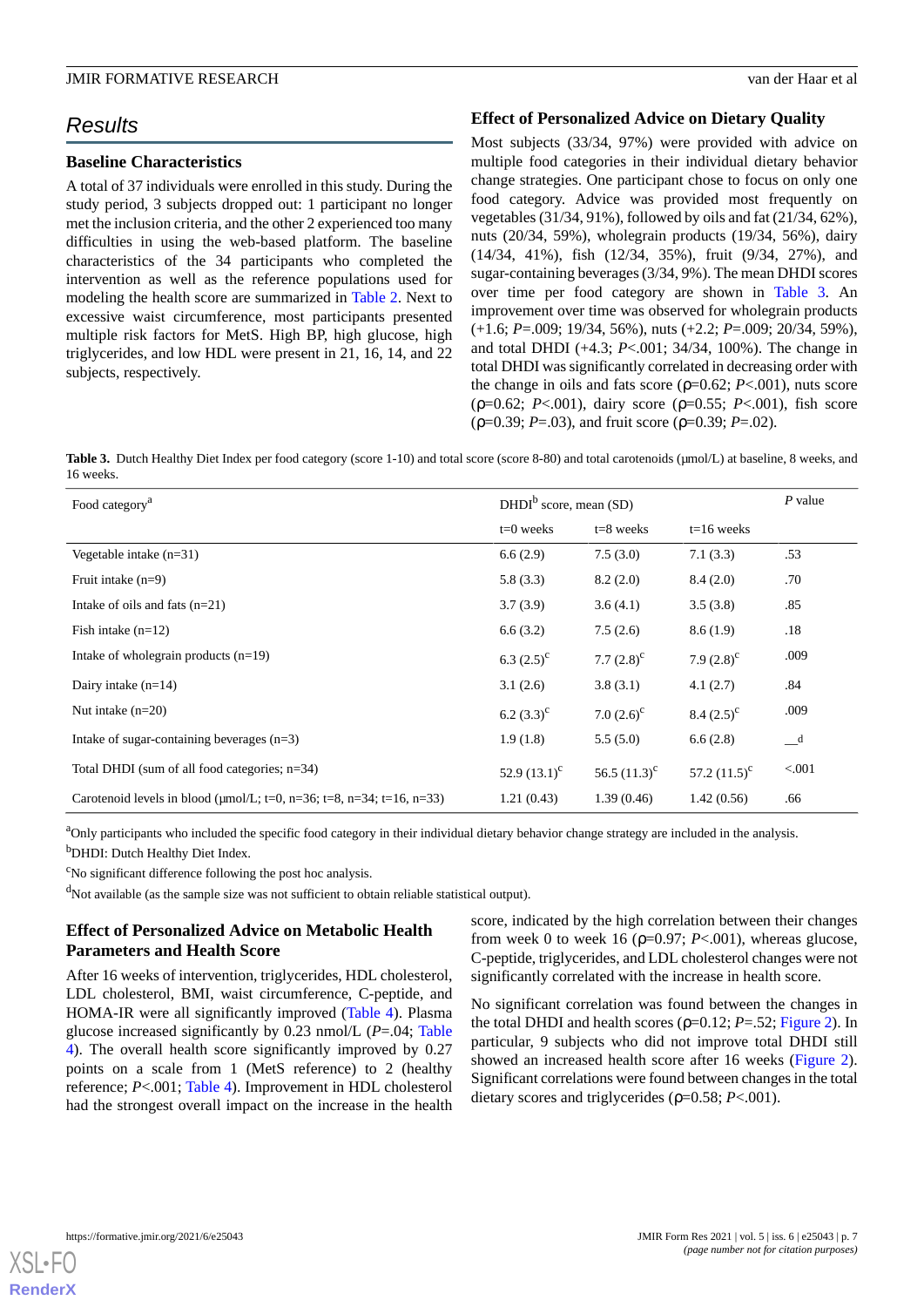<span id="page-7-0"></span>Table 4. Metabolic health parameters assessed at t=0, 8, and 16 weeks.

| Parameter                        | $t=0$ weeks, mean $(SD)$ | $t=8$ weeks, mean $(SD)$ | $t=16$ weeks, mean (SD) | $P$ value |
|----------------------------------|--------------------------|--------------------------|-------------------------|-----------|
| Glucose $(mmol/L)$               | 5.61 $(0.67)^a$          | 5.63 $(0.64)^a$          | 5.84 $(0.63)^a$         | .04       |
| $C$ -peptide (nmol/L)            | $0.52(0.32)^{a}$         | $0.52 (0.23)^{a}$        | $0.43(0.16)^{a}$        | .01       |
| $HOMA-IRb$                       | 7.45 $(5.27)^a$          | 7.42 $(3.95)^{a}$        | 6.31 $(2.57)^a$         | .049      |
| Triglycerides (mmol/L)           | $1.67(0.86)^a$           | 1.43 $(0.60)^a$          | $1.39(0.55)^{a}$        | .02       |
| Total cholesterol (mmol/L)       | 6.23(0.78)               | 5.91 $(0.84)^a$          | 5.90 $(0.86)^a$         | 0.01      |
| $HDLc$ cholesterol (mmol/L)      | $1.14(0.28)^{a}$         | $1.09(0.28)^{a}$         | 1.44 $(0.36)^a$         | < 0.001   |
| $LDLd$ cholesterol (mmol/L)      | 4.34 $(0.74)^a$          | 4.18 $(0.79)^a$          | 3.87 $(0.78)^a$         | < 0.001   |
| Systolic blood pressure (mm Hg)  | 135(18.2)                | 133(13.7)                | 132(17.1)               | .70       |
| Diastolic blood pressure (mm Hg) | 78.6 (9.60)              | 80.3 (8.93)              | 79.6 (9.77)             | .30       |
| BMI $(kg/m^2)$                   | 29.9 $(3.94)^a$          | 29.4 $(3.60)^a$          | 29.2 $(3.66)^a$         | < 0.001   |
| Waist circumference (cm)         | $102 (11.5)^{a}$         | $100 (9.43)^{a}$         | 99.4 $(8.86)^a$         | .01       |
| Health score (arbitrary units)   | 1.30(0.31)               | 1.23(0.30)               | 1.57(0.32)              | < 0.001   |

<sup>a</sup>No significant difference following the post hoc analysis.

<sup>b</sup>HOMA-IR: homeostatic model assessment–insulin resistance; calculated based on glucose and C-peptide [\[50\]](#page-13-20).

<sup>c</sup>HDL: high-density lipoprotein.

<sup>d</sup>LDL: low-density lipoprotein.

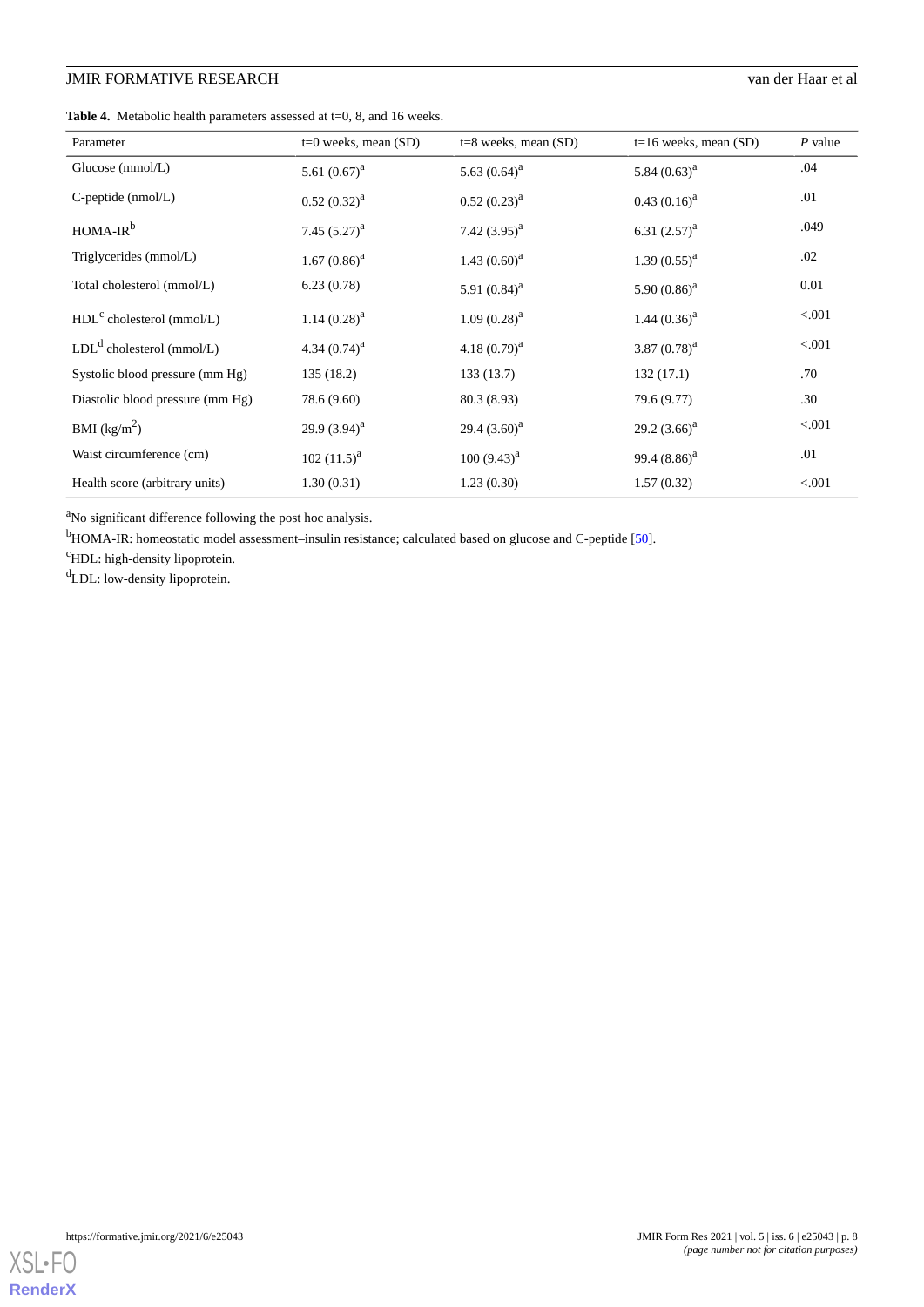<span id="page-8-0"></span>**Figure 2.** Association between the Δ dietary scores and Δ health scores calculated between week 0 and week 16 of the study.



# **Self-Perceived Health and Consumer Experiences**

The mean scores for self-perceived health, self-perceived healthiness of the diet, and satisfaction with the diet, as reported by the participants at baseline and end, are shown in [Table 5](#page-9-0). All three scores were significantly improved at the end of the study compared with baseline (self-perceived health: +0.67, *P*=.005; self-perceived healthiness of the diet: +1.06, *P*<.001;

satisfaction with the diet:  $+0.94$ ,  $P=.001$ ). In addition, participants reported positive mean scores on how helpful the personalized advice and feedback were to improve their diet. In addition, they were positive about continuing the advice after completion of the study and on advising other people to obtain personalized advice, as in this study. Participants would not be willing to pay for (parts of) this program.

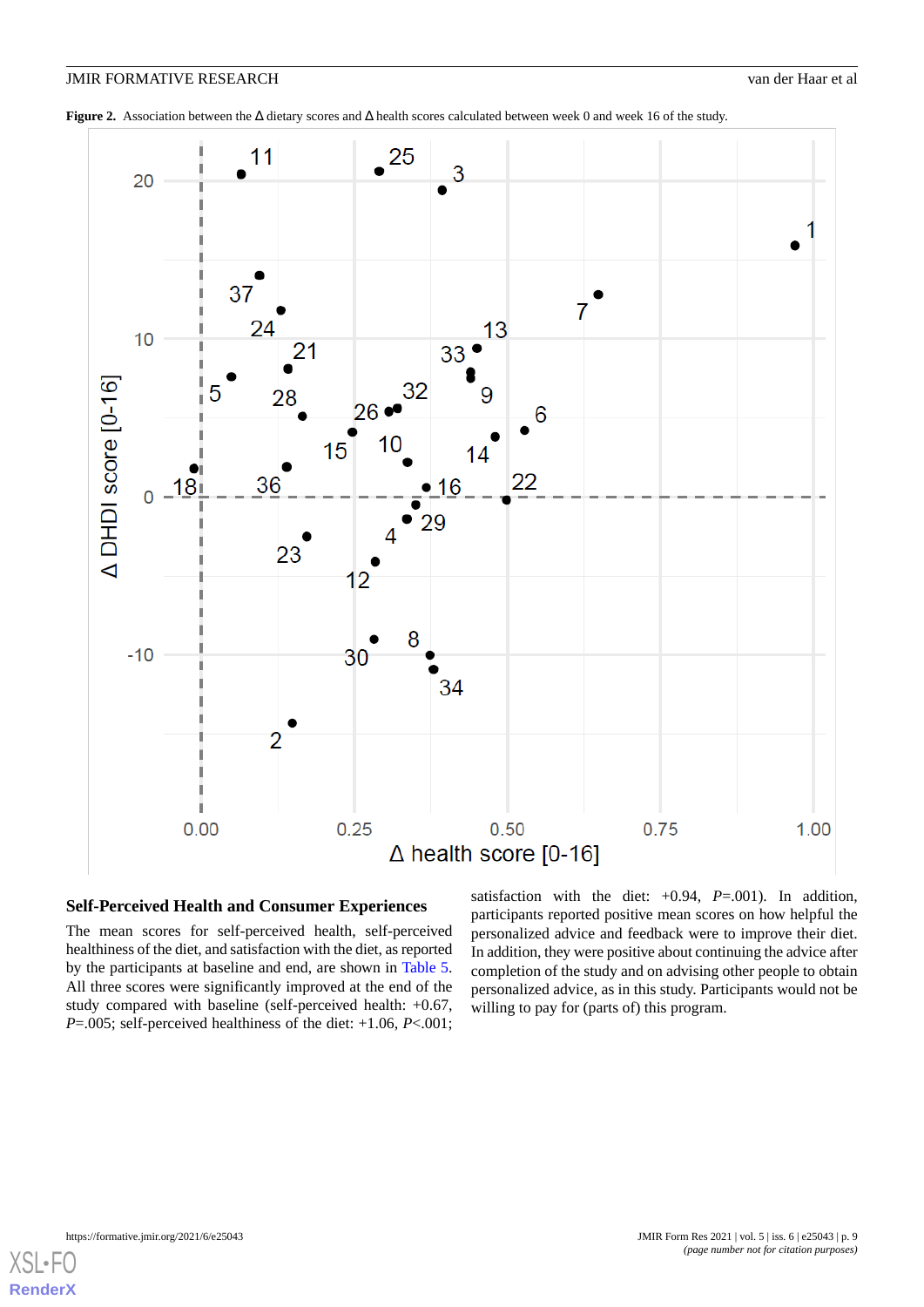<span id="page-9-0"></span>Table 5. Self-perceived health, self-perceived healthiness of the diet, and satisfaction with the diet as reported at t=0 and 16 weeks.

| Self-perceived health items                                                                     | $t=0$ weeks, mean $(SD)$ | $t=16$ weeks, mean (SD) P value |         |
|-------------------------------------------------------------------------------------------------|--------------------------|---------------------------------|---------|
| Self-perceived health <sup>a</sup>                                                              | 4.68(1.07)               | 5.35(1.10)                      | .005    |
| Self-perceived healthiness of diet <sup>a</sup>                                                 | 4.50(1.05)               | 5.56(0.96)                      | < 0.001 |
| Satisfaction with diet <sup>b</sup>                                                             | 4.35(1.39)               | 5.29(1.14)                      | .001    |
| Consumer experiences <sup>c</sup>                                                               |                          |                                 |         |
| The personalized advice helped me to improve my diet                                            | $\mathbf d$              | 5.7(1.5)                        |         |
| The feedback helped me to improve my diet                                                       |                          | 5.4(1.4)                        |         |
| If possible I would continue taking part in this program                                        |                          | 4.7(2.0)                        |         |
| I would recommend people in my surroundings to obtain personalized advice like<br>in this study |                          | 5.0(1.8)                        |         |
| I would be willing to pay for this program                                                      |                          | 2.5(1.7)                        |         |

<sup>a</sup>7-point Likert scale, ranging from "very unhealthy" to "very healthy."

<sup>b</sup>7-point Likert scale, ranging from "very unsatisfied" to "very satisfied."

<sup>c</sup>7-point Likert scale, ranging from "completely disagree" to "completely agree."

 $\rm{d}$ Consumer experiences were only assessed at the end of the study (t=16).

# *Discussion*

#### **Principal Findings**

With the aim of exploring the combined behavioral and metabolic health effects in relation to personalized nutrition, we have shown that personalized dietary advice delivered through an automated advice system and discussed by a dietitian with the participant has a significant positive effect on dietary behavior, with a concurring beneficial impact on metabolic health in consumers at risk of MetS. Moreover, the perception of health and healthiness of and satisfaction with the diet improved.

Most earlier studies have shown the impact of personalized dietary advice either on dietary intake or on metabolic health parameters. In this study, we build upon the research described by Doets et al [[36\]](#page-13-6) by focusing on the combined analysis of dietary intake, metabolic health, and perceived health. In this previous study, we evaluated the potential of digitally delivered personalized lifestyle advice for improving well-being compared with general dietary advice in a population of active seniors. Well-being was operationalized by self-perceived health and well-being as well as biological measures, including markers of metabolic health and physical function tests. Despite some clear limitations with respect to the target population (eg, already having a healthy diet), the short intervention duration (9 weeks), the provided feedback (all participants, including the control group, received individual feedback on their health and well-being), and the intake tools used for monitoring dietary behavior, the results showed that personalized lifestyle advice might have the potential to improve health outcomes as compared with general lifestyle advice.

Compared with Doets et al [[36\]](#page-13-6), the study design was improved by prolonging the study duration, including an individual behavior change strategy, selecting an at-risk population, and

increasing the frequency of feedback on individual metabolic health.

Interestingly, our results revealed no correlation between the effect on dietary behavior and metabolic health, although both variables showed a significant improvement.

In our study, there was a large variation in the personalized advice between participants, as the advice was tailored to individual metabolic health status as well as dietary quality. Most participants in our study sample incorporated improved intake of vegetables, oils and fats, nuts, and wholegrain products in their behavior change strategy (n≥19). Among these, participants seemed to comply with the advice for wholegrain products and nuts, especially as these two food groups significantly improved over time. In contrast, no changes were observed in vegetables, oils, and fats. These results suggest that it is easier for motivated participants to replace refined products with wholegrain products or to include nuts in their dietary patterns as compared with increasing vegetable intake or changing the type of fat for the preparation of meals or for bread spread. Previous systematic reviews have shown significant pooled effects of dietary advice interventions on increased intake of fruits, vegetables, total fiber, and total fat [\[51](#page-13-21)[-53](#page-14-0)]. However, most of these reviewed studies focused on changing a single dietary behavior aspect in line with general recommendations rather than optimizing dietary intake in view of improved individual health. A recent study by Rijnaarts et al [\[54](#page-14-1)] showed that providing fiber-rich alternatives via an automated, personalized advice system increased adherence to recommendations as compared with generic advice, confirming the effectiveness of a personalized advice system and replacing refined products with wholegrain products.

Although our results indicated an improvement over time for fruit, fish, dairy, and intake of sugar-containing beverages, these effects turned out to be nonsignificant as only a small number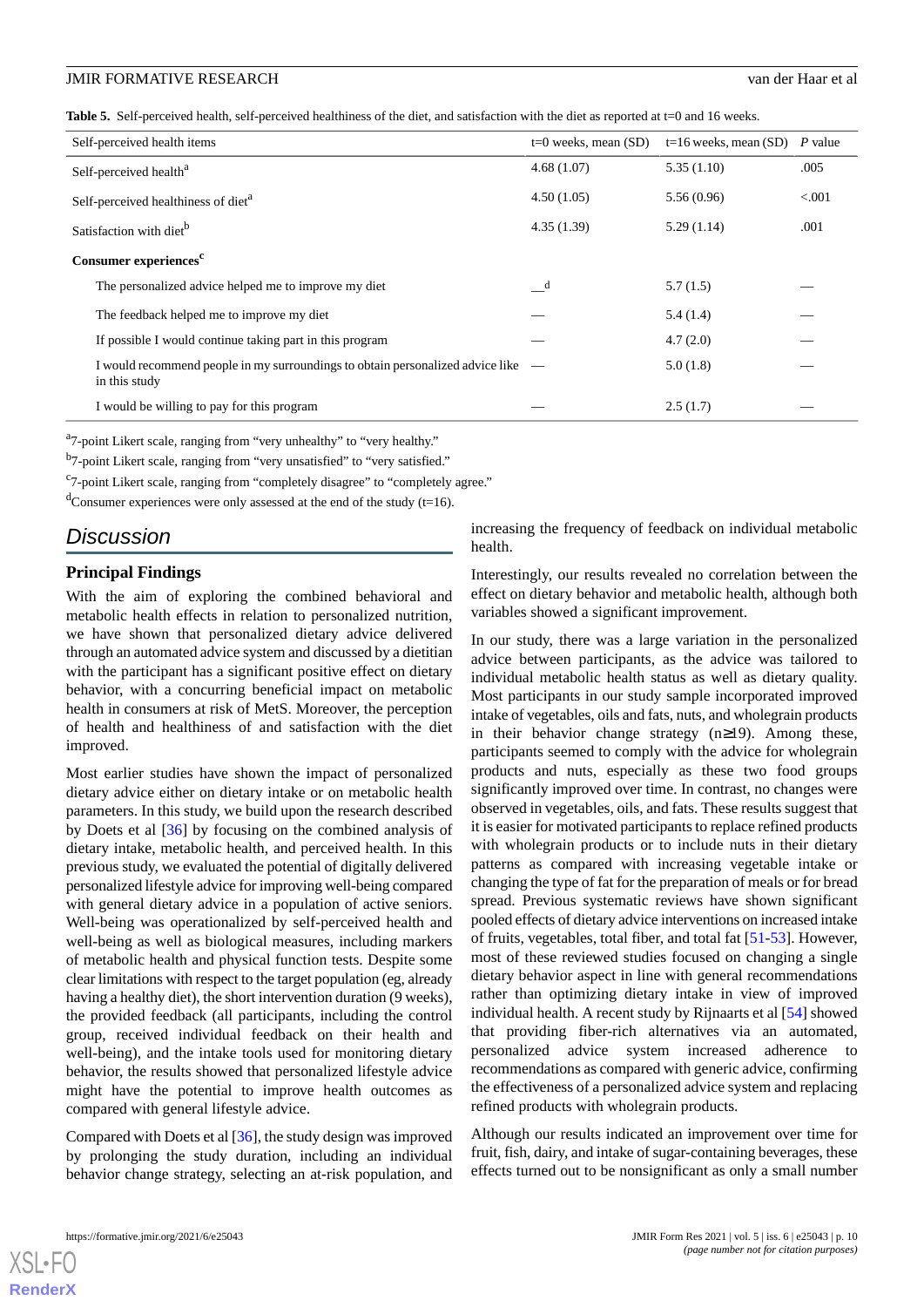of individuals included these food groups in their behavior change strategy (n≤14).

Several studies have reviewed available behavior change techniques that are effective for dietary behavior change [\[55](#page-14-2)[-57\]](#page-14-3). They demonstrated that tailoring, instructions, goal setting, and feedback are effective intervention elements for evoking dietary behavior change. The personalized intervention we used in the study combined several behavior change techniques to facilitate behavior change: feedback on health (what is the actual health situation), feedback on behavior (which dietary changes are relevant for the individual based on parameters of health and diet), advice on how to change behavior (how these changes can be made in terms of product choice), and individual goal setting (what does the individual want to change, ie, behavior change strategy) [\[57](#page-14-3)]. Problem solving and social comparison seem to be other relevant behavior strategies to further improve our intervention. These strategies may be especially relevant for improving compliance with advice on fruit and vegetable intake [[52,](#page-13-22)[55](#page-14-2)].

#### **Effectiveness of Intervention on Metabolic Health**

We hypothesized that by optimizing the quality of the diet in terms of adherence to Dutch dietary guidelines on specific food groups, we were able to improve the metabolic health of our participants. Our analysis indeed showed significant improvements in metabolic health; however, whether these effects were due to improvements in diet quality could not be substantiated. Previous reviews have shown that the restriction of total energy intake, carbohydrate, or fat is a successful strategy to improve metabolic health status. Furthermore, enriching the diet with monounsaturated fatty acids (nuts and olive oil) or omega-3 fatty acids (fish) has been proven effective, especially in improving lipid profiles [\[7](#page-11-6),[58](#page-14-4)[,59](#page-14-5)].

Although the absolute health score is also determined by subtle changes in triglycerides, glucose, C-peptide, and LDL cholesterol, it seems that the relatively strong Δ HDL cholesterol is the main driver for the change in the health score. It is known from the literature that HDL levels are affected by the increased consumption of fish and unsaturated fatty acids and decreased consumption of saturated fatty acids [[60,](#page-14-6)[61](#page-14-7)]. Interestingly, in our data, the increase in HDL cholesterol could not be significantly related to any specific dietary improvement. Apart from the fact that the statistical power may not have allowed it, this observation may be related to a confounding effect of activity. Results from a meta-analysis showed a highly significant relationship between physical activity and HDL cholesterol levels [[62\]](#page-14-8).

#### **Effectiveness of Intervention on Self-Perceived Health**

Self-perceived health summarizes the objective and subjective aspects of health within the perceptual framework of an individual. Some studies suggest that although the criteria for judging health status may vary between individuals, it is a valid indicator of overall health status and use of health services [[63,](#page-14-9)[64\]](#page-14-10). However, the cross-sectional association between actual metabolic health and perceived health remains unclear [[65\]](#page-14-11). Previous intervention studies have shown a clear link between improved health behaviors and better self-perceived health

scores, supporting our findings [[64](#page-14-10)[,66](#page-14-12),[67](#page-14-13)]. From the perspective of maintaining behavior change, improvement in self-perceived health in the short term is highly relevant as it helps individuals to stay motivated, allowing the behavior change to persist over a longer period.

#### **Lessons Learned**

Participants may have become more aware of their dietary behavior throughout the study, which may have influenced their answers to the DHDI questionnaire, causing a learning bias [[68\]](#page-14-14). Together with the fact that no control period was included, this may have influenced the dietary scores over time. In future studies, it is recommended to include a learning period before the start of the study to minimize the effect of learning.

No control group was included, which is a general challenge in studies investigating the efficacy of personalized nutrition. Therefore, it is not possible to separate the effect of diet from the potential effect of general health improvement as a behavioral consequence of taking part in the study. A semiplacebo control may be reached by comparing personalized advice with generic advice [[54](#page-14-1)[,69](#page-14-15)] or by allowing participants to be their own control by starting with a free-living run-in period without intervention. Furthermore, N-of-1 (or single-subject) study designs focusing on one individual could be a good fit to study research questions related to personalized dietary advice in the future. In N-of-1 designs, the optimal intervention for a specific individual is studied rather than an average individual from a target population.

Although we could confirm the assumption that personalized dietary advice is effective in improving both overall dietary behavior (total DHDI score) and overall metabolic health (health score), interestingly, there was no significant correlation. It should be noted that the pilot study only included 34 individuals, all of whom received personalized dietary advice. In addition, there are some limitations to the DHDI score, in which each food category is weighted equally in the total score. An adjusted total score in which the food categories relevant for MetS would outweigh the other food groups could possibly reveal a significant effect.

In addition to the positive effects of improved dietary quality, previous research has also demonstrated the beneficial effects of moderate- to high-intensity physical activity training on lipid profile, BP, and C-reactive protein [\[70](#page-14-16),[71\]](#page-14-17). In our study, we did not provide any advice on increasing physical activity; however, the study participants were invited to use a health watch, providing general feedback on daily activity levels. Owing to unforeseen practical reasons, these health watches were only available during the second half of the study period. Therefore, we were not able to evaluate possible changes in activity levels during the study. For future studies, it is highly recommended to include physical activity monitoring using either a device or a validated questionnaire.

Contrary to our expectations, these data illustrate that positive effects at the population level are not necessarily indicative of associations between diet and health. We can thus conclude that personalized dietary advice works for dietary behavior and health, but the data did not allow us to conclude that metabolic

```
XS\cdotFC
RenderX
```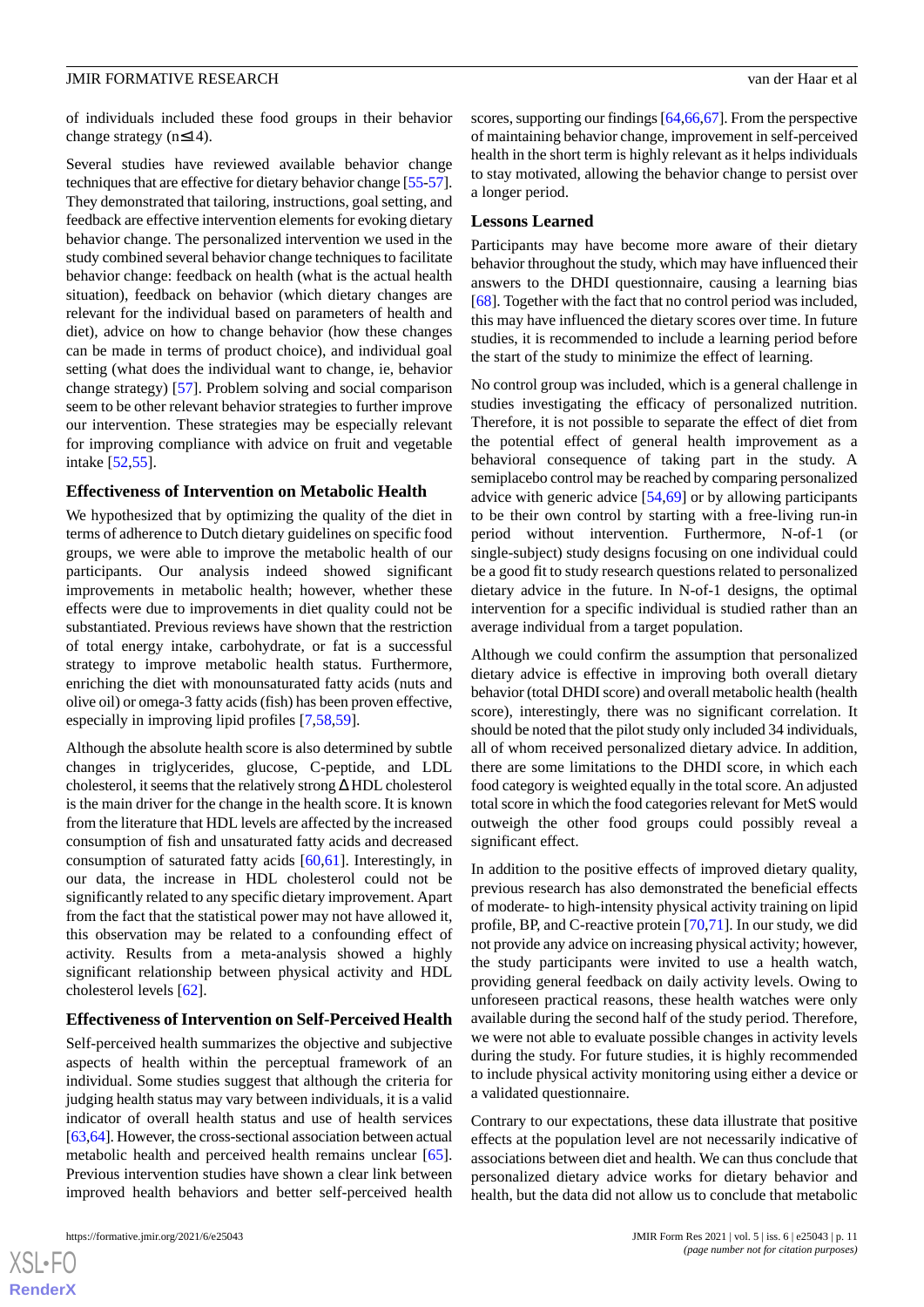health was improved as a consequence of dietary improvement. A larger sample size with a more equal distribution of men and women and the addition of a control group to the study design are warranted to further investigate and understand the association between diet and health at the individual level. Furthermore, a follow-up after a longer period (eg, 6 months or 1 year) would allow to determine whether initiated behavior changes are maintained over time.

#### **Conclusions**

In this exploratory pilot study in individuals at risk for MetS and motivated to change behavior, personalized dietary advice was indicative of positive effects on self-perceived health, dietary behavior, and metabolic health. The lack of association between diet and health improvement is reflective of the individual nature of diet-health relations and underlines the need for an integrated analysis focusing on individual improvements. The study was performed in a do-it-yourself setting, highlighting the potential of evidence-based at-home improvement of health through dietary changes. Follow-up studies are needed to confirm these effects and evaluate the maintenance of dietary behavioral changes.

#### **Acknowledgments**

The authors gratefully acknowledge all participants in the study. Furthermore, they thank Meeke Ummels for her contribution to the study execution and Quinten Ducarmon and Angelique Speulman-Saat for their support in data collection.

This research was supported by the Dutch Personalized Nutrition and Health program funded by the Dutch Top Sector Agri & Food (TKI-AF-15262). The funder had no role in the study design, data collection and analysis, decision to publish, or preparation of the manuscript.

#### **Authors' Contributions**

ELD, FPMH, MT, and AB designed the study; MT, AB, and TVDB designed the automated advice system; SVDH coordinated the study execution; TVDB, WJVDB, and SVDH analyzed the data; SVDH, FPMH, ELD, and WJVDB prepared the manuscript; MT, AB, and TVDB reviewed the manuscript.

#### <span id="page-11-8"></span>**Conflicts of Interest**

None declared.

#### **Multimedia Appendix 1**

<span id="page-11-0"></span>An overview of the telephone consultation in stage 2 of the personalized advice with the trained dietitian (example of one food group for one participant) and standardized coefficients of the features in the health space model. [[DOCX File , 16 KB](https://jmir.org/api/download?alt_name=formative_v5i6e25043_app1.docx&filename=e79d047876d0bd387d1f31cc09fbf270.docx)-[Multimedia Appendix 1\]](https://jmir.org/api/download?alt_name=formative_v5i6e25043_app1.docx&filename=e79d047876d0bd387d1f31cc09fbf270.docx)

#### <span id="page-11-1"></span>**References**

- <span id="page-11-2"></span>1. Alberti KG, Zimmet P, Shaw J, IDF Epidemiology Task Force Consensus Group. The metabolic syndrome--a new worldwide definition. Lancet 2005;366(9491):1059-1062. [doi: [10.1016/S0140-6736\(05\)67402-8](http://dx.doi.org/10.1016/S0140-6736(05)67402-8)] [Medline: [16182882\]](http://www.ncbi.nlm.nih.gov/entrez/query.fcgi?cmd=Retrieve&db=PubMed&list_uids=16182882&dopt=Abstract)
- <span id="page-11-3"></span>2. Kaur J. A comprehensive review on metabolic syndrome. Cardiol Res Pract 2014;2014:943162 [[FREE Full text](https://doi.org/10.1155/2014/943162)] [doi: [10.1155/2014/943162\]](http://dx.doi.org/10.1155/2014/943162) [Medline: [24711954](http://www.ncbi.nlm.nih.gov/entrez/query.fcgi?cmd=Retrieve&db=PubMed&list_uids=24711954&dopt=Abstract)]
- <span id="page-11-4"></span>3. Kolovou GD, Anagnostopoulou KK, Salpea KD, Mikhailidis DP. The prevalence of metabolic syndrome in various populations. Am J Med Sci 2007 Jun;333(6):362-371. [doi: [10.1097/MAJ.0b013e318065c3a1\]](http://dx.doi.org/10.1097/MAJ.0b013e318065c3a1) [Medline: [17570989](http://www.ncbi.nlm.nih.gov/entrez/query.fcgi?cmd=Retrieve&db=PubMed&list_uids=17570989&dopt=Abstract)]
- 4. Park Y, Zhu S, Palaniappan L, Heshka S, Carnethon MR, Heymsfield SB. The metabolic syndrome: prevalence and associated risk factor findings in the US population from the Third National Health and Nutrition Examination Survey, 1988-1994. Arch Intern Med 2003 Feb 24;163(4):427-436 [[FREE Full text](http://europepmc.org/abstract/MED/12588201)] [doi: [10.1001/archinte.163.4.427\]](http://dx.doi.org/10.1001/archinte.163.4.427) [Medline: [12588201](http://www.ncbi.nlm.nih.gov/entrez/query.fcgi?cmd=Retrieve&db=PubMed&list_uids=12588201&dopt=Abstract)]
- <span id="page-11-6"></span><span id="page-11-5"></span>5. Alberti KG, Eckel RH, Grundy SM, Zimmet PZ, Cleeman JI, Donato KA, et al. Harmonizing the metabolic syndrome: a joint interim statement of the International Diabetes Federation Task Force on Epidemiology and Prevention; National Heart, Lung, and Blood Institute; American Heart Association; World Heart Federation; International Atherosclerosis Society; and International Association for the Study of Obesity. Circulation 2009 Oct 20;120(16):1640-1645 [\[FREE Full](http://circ.ahajournals.org/cgi/pmidlookup?view=long&pmid=19805654) [text](http://circ.ahajournals.org/cgi/pmidlookup?view=long&pmid=19805654)] [doi: [10.1161/CIRCULATIONAHA.109.192644\]](http://dx.doi.org/10.1161/CIRCULATIONAHA.109.192644) [Medline: [19805654\]](http://www.ncbi.nlm.nih.gov/entrez/query.fcgi?cmd=Retrieve&db=PubMed&list_uids=19805654&dopt=Abstract)
- <span id="page-11-7"></span>6. Martínez-González MA, Martín-Calvo N. The major European dietary patterns and metabolic syndrome. Rev Endocr Metab Disord 2013 Sep;14(3):265-271. [doi: [10.1007/s11154-013-9264-6\]](http://dx.doi.org/10.1007/s11154-013-9264-6) [Medline: [23979531\]](http://www.ncbi.nlm.nih.gov/entrez/query.fcgi?cmd=Retrieve&db=PubMed&list_uids=23979531&dopt=Abstract)
- 7. Andersen CJ, Fernandez ML. Dietary strategies to reduce metabolic syndrome. Rev Endocr Metab Disord 2013 Sep;14(3):241-254. [doi: [10.1007/s11154-013-9251-y\]](http://dx.doi.org/10.1007/s11154-013-9251-y) [Medline: [23943309](http://www.ncbi.nlm.nih.gov/entrez/query.fcgi?cmd=Retrieve&db=PubMed&list_uids=23943309&dopt=Abstract)]
- 8. Kastorini C, Milionis HJ, Esposito K, Giugliano D, Goudevenos JA, Panagiotakos DB. The effect of Mediterranean diet on metabolic syndrome and its components: a meta-analysis of 50 studies and 534,906 individuals. J Am Coll Cardiol 2011 Mar 15;57(11):1299-1313 [\[FREE Full text\]](https://linkinghub.elsevier.com/retrieve/pii/S0735-1097(10)05067-9) [doi: [10.1016/j.jacc.2010.09.073\]](http://dx.doi.org/10.1016/j.jacc.2010.09.073) [Medline: [21392646\]](http://www.ncbi.nlm.nih.gov/entrez/query.fcgi?cmd=Retrieve&db=PubMed&list_uids=21392646&dopt=Abstract)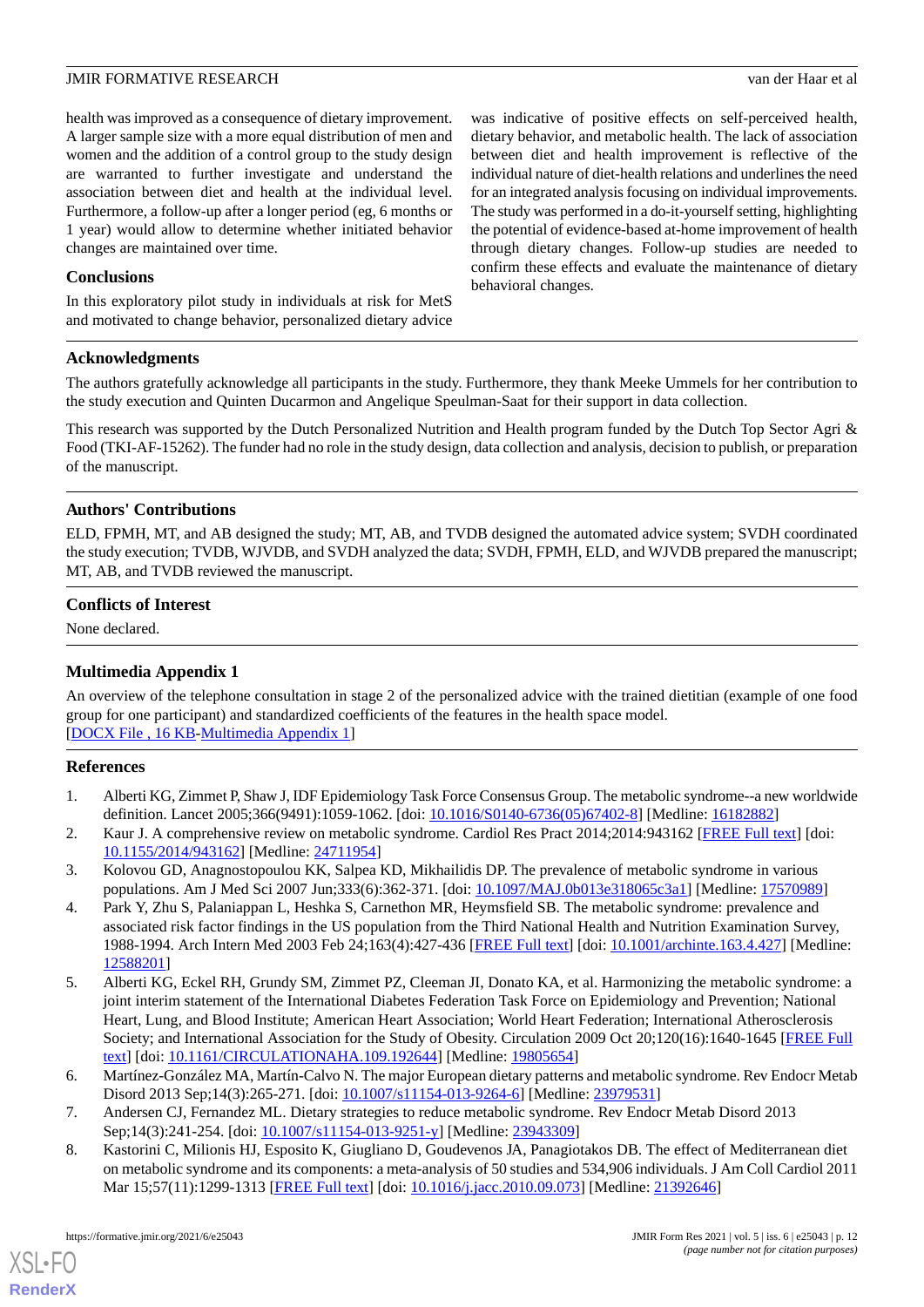- <span id="page-12-0"></span>9. Minehira K, Tappy L. Dietary and lifestyle interventions in the management of the metabolic syndrome: present status and future perspective. Eur J Clin Nutr 2002 Dec;56(12):7 p following 1262. [doi: [10.1038/sj.ejcn.1601645](http://dx.doi.org/10.1038/sj.ejcn.1601645)] [Medline: [12494312\]](http://www.ncbi.nlm.nih.gov/entrez/query.fcgi?cmd=Retrieve&db=PubMed&list_uids=12494312&dopt=Abstract)
- <span id="page-12-1"></span>10. Azadbakht L, Mirmiran P, Esmaillzadeh A, Azizi T, Azizi F. Beneficial effects of a dietary approaches to stop hypertension eating plan on features of the metabolic syndrome. Diabetes Care 2005 Dec;28(12):2823-2831. [doi: [10.2337/diacare.28.12.2823](http://dx.doi.org/10.2337/diacare.28.12.2823)] [Medline: [16306540\]](http://www.ncbi.nlm.nih.gov/entrez/query.fcgi?cmd=Retrieve&db=PubMed&list_uids=16306540&dopt=Abstract)
- <span id="page-12-13"></span><span id="page-12-2"></span>11. Bender N, Portmann M, Heg Z, Hofmann K, Zwahlen M, Egger M. Fish or n3-PUFA intake and body composition: a systematic review and meta-analysis. Obes Rev 2014 Aug;15(8):657-665. [doi: [10.1111/obr.12189](http://dx.doi.org/10.1111/obr.12189)] [Medline: [24891155\]](http://www.ncbi.nlm.nih.gov/entrez/query.fcgi?cmd=Retrieve&db=PubMed&list_uids=24891155&dopt=Abstract)
- <span id="page-12-9"></span>12. Engel S, Tholstrup T. Butter increased total and LDL cholesterol compared with olive oil but resulted in higher HDL cholesterol compared with a habitual diet. Am J Clin Nutr 2015 Aug;102(2):309-315. [doi: [10.3945/ajcn.115.112227\]](http://dx.doi.org/10.3945/ajcn.115.112227) [Medline: [26135349](http://www.ncbi.nlm.nih.gov/entrez/query.fcgi?cmd=Retrieve&db=PubMed&list_uids=26135349&dopt=Abstract)]
- <span id="page-12-10"></span>13. Giacco R, Costabile G, Della Pepa G, Anniballi G, Griffo E, Mangione A, et al. A whole-grain cereal-based diet lowers postprandial plasma insulin and triglyceride levels in individuals with metabolic syndrome. Nutr Metab Cardiovasc Dis 2014 Aug;24(8):837-844. [doi: [10.1016/j.numecd.2014.01.007\]](http://dx.doi.org/10.1016/j.numecd.2014.01.007) [Medline: [24598599\]](http://www.ncbi.nlm.nih.gov/entrez/query.fcgi?cmd=Retrieve&db=PubMed&list_uids=24598599&dopt=Abstract)
- 14. Harris Jackson K, West SG, Vanden Heuvel JP, Jonnalagadda SS, Ross AB, Hill AM, et al. Effects of whole and refined grains in a weight-loss diet on markers of metabolic syndrome in individuals with increased waist circumference: a randomized controlled-feeding trial. Am J Clin Nutr 2014 Aug;100(2):577-586 [\[FREE Full text\]](http://europepmc.org/abstract/MED/24944054) [doi: [10.3945/ajcn.113.078048](http://dx.doi.org/10.3945/ajcn.113.078048)] [Medline: [24944054](http://www.ncbi.nlm.nih.gov/entrez/query.fcgi?cmd=Retrieve&db=PubMed&list_uids=24944054&dopt=Abstract)]
- <span id="page-12-6"></span>15. Hu FB. Resolved: there is sufficient scientific evidence that decreasing sugar-sweetened beverage consumption will reduce the prevalence of obesity and obesity-related diseases. Obes Rev 2013 Aug;14(8):606-619 [[FREE Full text](http://europepmc.org/abstract/MED/23763695)] [doi: [10.1111/obr.12040](http://dx.doi.org/10.1111/obr.12040)] [Medline: [23763695\]](http://www.ncbi.nlm.nih.gov/entrez/query.fcgi?cmd=Retrieve&db=PubMed&list_uids=23763695&dopt=Abstract)
- <span id="page-12-7"></span>16. Poulsen SK, Due A, Jordy AB, Kiens B, Stark KD, Stender S, et al. Health effect of the New Nordic Diet in adults with increased waist circumference: a 6-mo randomized controlled trial. Am J Clin Nutr 2014 Jan;99(1):35-45. [doi: [10.3945/ajcn.113.069393](http://dx.doi.org/10.3945/ajcn.113.069393)] [Medline: [24257725](http://www.ncbi.nlm.nih.gov/entrez/query.fcgi?cmd=Retrieve&db=PubMed&list_uids=24257725&dopt=Abstract)]
- <span id="page-12-11"></span>17. Romaguera D, Ängquist L, Du H, Jakobsen MU, Forouhi NG, Halkjær J, et al. Food composition of the diet in relation to changes in waist circumference adjusted for body mass index. PLoS One 2011;6(8):e23384 [\[FREE Full text\]](https://dx.plos.org/10.1371/journal.pone.0023384) [doi: [10.1371/journal.pone.0023384\]](http://dx.doi.org/10.1371/journal.pone.0023384) [Medline: [21858094](http://www.ncbi.nlm.nih.gov/entrez/query.fcgi?cmd=Retrieve&db=PubMed&list_uids=21858094&dopt=Abstract)]
- <span id="page-12-8"></span>18. Sayon-Orea C, Martínez-González MA, Ruiz-Canela M, Bes-Rastrollo M. Associations between yogurt consumption and weight gain and risk of obesity and metabolic syndrome: a systematic review. Adv Nutr 2017 Jan;8(1):146S-154S. [doi: [10.3945/an.115.011536](http://dx.doi.org/10.3945/an.115.011536)] [Medline: [28096138](http://www.ncbi.nlm.nih.gov/entrez/query.fcgi?cmd=Retrieve&db=PubMed&list_uids=28096138&dopt=Abstract)]
- <span id="page-12-12"></span>19. Schwingshackl L, Hoffmann G, Kalle-Uhlmann T, Arregui M, Buijsse B, Boeing H. Fruit and vegetable consumption and changes in anthropometric variables in adult populations: a systematic review and meta-analysis of prospective cohort studies. PLoS One 2015;10(10):e0140846 [[FREE Full text](https://dx.plos.org/10.1371/journal.pone.0140846)] [doi: [10.1371/journal.pone.0140846](http://dx.doi.org/10.1371/journal.pone.0140846)] [Medline: [26474158](http://www.ncbi.nlm.nih.gov/entrez/query.fcgi?cmd=Retrieve&db=PubMed&list_uids=26474158&dopt=Abstract)]
- <span id="page-12-4"></span><span id="page-12-3"></span>20. Schwingshackl L, Hoffmann G, Schwedhelm C, Kalle-Uhlmann T, Missbach B, Knüppel S, et al. Consumption of dairy products in relation to changes in anthropometric variables in adult populations: a systematic review and meta-analysis of cohort studies. PLoS One 2016;11(6):e0157461 [\[FREE Full text\]](https://dx.plos.org/10.1371/journal.pone.0157461) [doi: [10.1371/journal.pone.0157461\]](http://dx.doi.org/10.1371/journal.pone.0157461) [Medline: [27310919\]](http://www.ncbi.nlm.nih.gov/entrez/query.fcgi?cmd=Retrieve&db=PubMed&list_uids=27310919&dopt=Abstract)
- <span id="page-12-5"></span>21. Zaribaf F, Falahi E, Barak F, Heidari M, Keshteli AH, Yazdannik A, et al. Fish consumption is inversely associated with the metabolic syndrome. Eur J Clin Nutr 2014 Apr;68(4):474-480. [doi: [10.1038/ejcn.2014.5](http://dx.doi.org/10.1038/ejcn.2014.5)] [Medline: [24549028](http://www.ncbi.nlm.nih.gov/entrez/query.fcgi?cmd=Retrieve&db=PubMed&list_uids=24549028&dopt=Abstract)]
- 22. Adams SH, Anthony JC, Carvajal R, Chae L, Khoo CS, Latulippe ME, et al. Perspective: guiding principles for the implementation of personalized nutrition approaches that benefit health and function. Adv Nutr 2020 Jan 1;11(1):25-34 [[FREE Full text](http://europepmc.org/abstract/MED/31504115)] [doi: [10.1093/advances/nmz086](http://dx.doi.org/10.1093/advances/nmz086)] [Medline: [31504115\]](http://www.ncbi.nlm.nih.gov/entrez/query.fcgi?cmd=Retrieve&db=PubMed&list_uids=31504115&dopt=Abstract)
- 23. Brug J, Campbell M, van Assema P. The application and impact of computer-generated personalized nutrition education: a review of the literature. Patient Educ Couns 1999 Feb;36(2):145-156. [doi: [10.1016/s0738-3991\(98\)00131-1\]](http://dx.doi.org/10.1016/s0738-3991(98)00131-1) [Medline: [10223019](http://www.ncbi.nlm.nih.gov/entrez/query.fcgi?cmd=Retrieve&db=PubMed&list_uids=10223019&dopt=Abstract)]
- 24. Bull FC, Kreuter MW, Scharff DP. Effects of tailored, personalized and general health messages on physical activity. Patient Educ Couns 1999 Feb;36(2):181-192. [doi: [10.1016/s0738-3991\(98\)00134-7\]](http://dx.doi.org/10.1016/s0738-3991(98)00134-7) [Medline: [10223022](http://www.ncbi.nlm.nih.gov/entrez/query.fcgi?cmd=Retrieve&db=PubMed&list_uids=10223022&dopt=Abstract)]
- 25. Celis-Morales C, Livingstone KM, Marsaux CF, Forster H, O'Donovan CB, Woolhead C, et al. Design and baseline characteristics of the Food4Me study: a web-based randomised controlled trial of personalised nutrition in seven European countries. Genes Nutr 2015 Jan;10(1):450 [\[FREE Full text\]](http://europepmc.org/abstract/MED/25491748) [doi: [10.1007/s12263-014-0450-2](http://dx.doi.org/10.1007/s12263-014-0450-2)] [Medline: [25491748\]](http://www.ncbi.nlm.nih.gov/entrez/query.fcgi?cmd=Retrieve&db=PubMed&list_uids=25491748&dopt=Abstract)
- 26. Fjeldsoe BS, Marshall AL, Miller YD. Behavior change interventions delivered by mobile telephone short-message service. Am J Prev Med 2009 Feb;36(2):165-173. [doi: [10.1016/j.amepre.2008.09.040\]](http://dx.doi.org/10.1016/j.amepre.2008.09.040) [Medline: [19135907](http://www.ncbi.nlm.nih.gov/entrez/query.fcgi?cmd=Retrieve&db=PubMed&list_uids=19135907&dopt=Abstract)]
- 27. Krebs P, Prochaska JO, Rossi JS. A meta-analysis of computer-tailored interventions for health behavior change. Prev Med 2010;51(3-4):214-221 [\[FREE Full text\]](http://europepmc.org/abstract/MED/20558196) [doi: [10.1016/j.ypmed.2010.06.004](http://dx.doi.org/10.1016/j.ypmed.2010.06.004)] [Medline: [20558196\]](http://www.ncbi.nlm.nih.gov/entrez/query.fcgi?cmd=Retrieve&db=PubMed&list_uids=20558196&dopt=Abstract)
- 28. Kris-Etherton PM, Taylor DS, Smiciklas-Wright H, Mitchell DC, Bekhuis TC, Olson BH, et al. High-soluble-fiber foods in conjunction with a telephone-based, personalized behavior change support service result in favorable changes in lipids and lifestyles after 7 weeks. J Am Diet Assoc 2002 Apr;102(4):503-510. [doi: [10.1016/s0002-8223\(02\)90116-1\]](http://dx.doi.org/10.1016/s0002-8223(02)90116-1) [Medline: [11985406](http://www.ncbi.nlm.nih.gov/entrez/query.fcgi?cmd=Retrieve&db=PubMed&list_uids=11985406&dopt=Abstract)]
- 29. Marcus BH, Napolitano MA, King AC, Lewis BA, Whiteley JA, Albrecht A, et al. Telephone versus print delivery of an individualized motivationally tailored physical activity intervention: Project STRIDE. Health Psychol 2007 Jul;26(4):401-409. [doi: [10.1037/0278-6133.26.4.401](http://dx.doi.org/10.1037/0278-6133.26.4.401)] [Medline: [17605559\]](http://www.ncbi.nlm.nih.gov/entrez/query.fcgi?cmd=Retrieve&db=PubMed&list_uids=17605559&dopt=Abstract)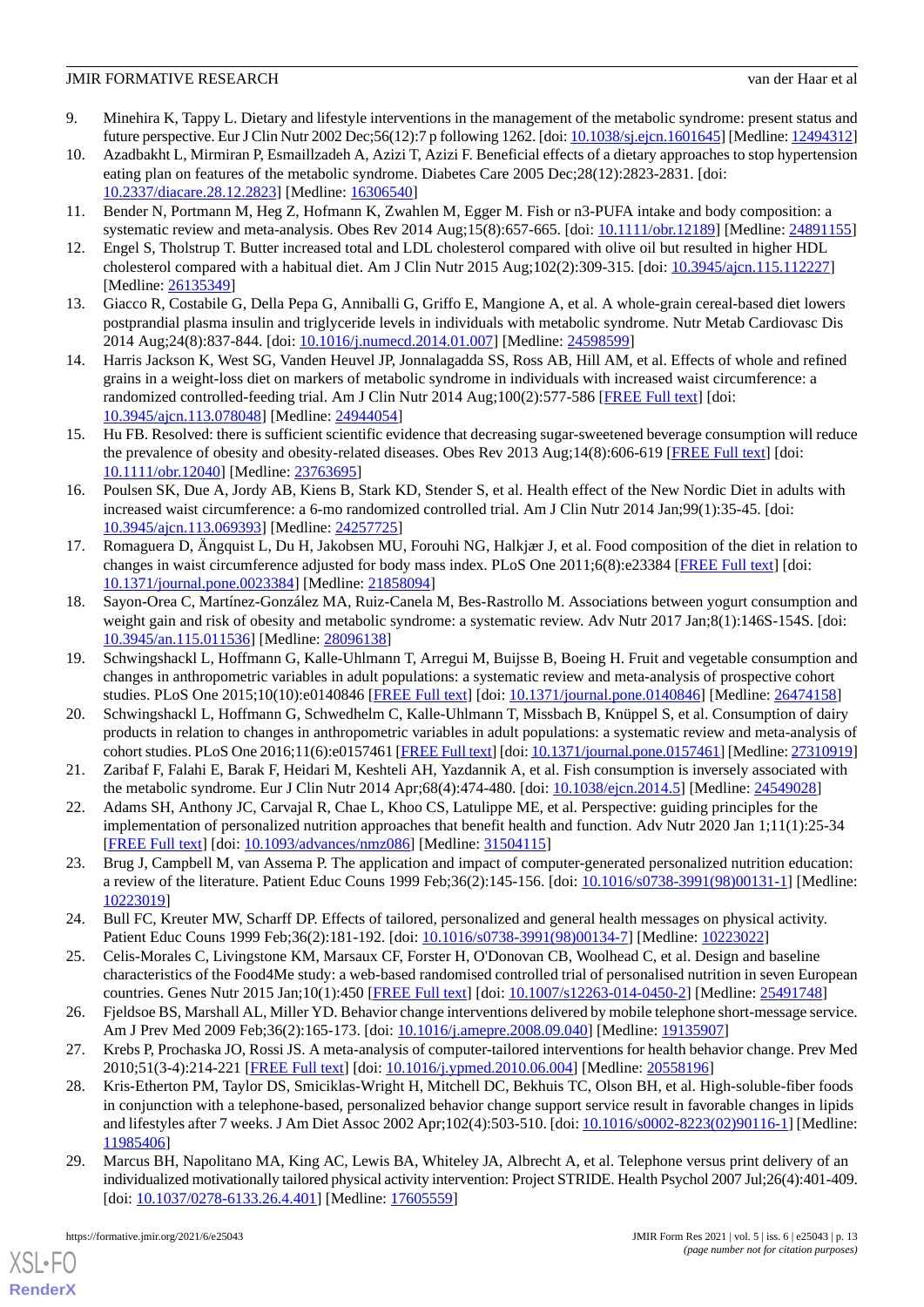- <span id="page-13-0"></span>30. Parekh S, Vandelanotte C, King D, Boyle FM. Improving diet, physical activity and other lifestyle behaviours using computer-tailored advice in general practice: a randomised controlled trial. Int J Behav Nutr Phys Act 2012 Sep 11;9:108 [[FREE Full text](https://ijbnpa.biomedcentral.com/articles/10.1186/1479-5868-9-108)] [doi: [10.1186/1479-5868-9-108\]](http://dx.doi.org/10.1186/1479-5868-9-108) [Medline: [22963354](http://www.ncbi.nlm.nih.gov/entrez/query.fcgi?cmd=Retrieve&db=PubMed&list_uids=22963354&dopt=Abstract)]
- <span id="page-13-1"></span>31. Bouwman J, Vogels JT, Wopereis S, Rubingh CM, Bijlsma S, Ommen BV. Visualization and identification of health space, based on personalized molecular phenotype and treatment response to relevant underlying biological processes. BMC Med Genomics 2012 Jan 6;5:1 [\[FREE Full text\]](https://bmcmedgenomics.biomedcentral.com/articles/10.1186/1755-8794-5-1) [doi: [10.1186/1755-8794-5-1](http://dx.doi.org/10.1186/1755-8794-5-1)] [Medline: [22221319\]](http://www.ncbi.nlm.nih.gov/entrez/query.fcgi?cmd=Retrieve&db=PubMed&list_uids=22221319&dopt=Abstract)
- <span id="page-13-2"></span>32. van Ommen B, van den Broek T, de Hoogh I, van Erk M, van Someren E, Rouhani-Rankouhi T, et al. Systems biology of personalized nutrition. Nutr Rev 2017 Aug 1;75(8):579-599 [[FREE Full text](http://europepmc.org/abstract/MED/28969366)] [doi: [10.1093/nutrit/nux029](http://dx.doi.org/10.1093/nutrit/nux029)] [Medline: [28969366](http://www.ncbi.nlm.nih.gov/entrez/query.fcgi?cmd=Retrieve&db=PubMed&list_uids=28969366&dopt=Abstract)]
- <span id="page-13-4"></span><span id="page-13-3"></span>33. Celis-Morales C, Lara J, Mathers JC. Personalising nutritional guidance for more effective behaviour change. Proc Nutr Soc 2015 May;74(2):130-138. [doi: [10.1017/S0029665114001633\]](http://dx.doi.org/10.1017/S0029665114001633) [Medline: [25497396](http://www.ncbi.nlm.nih.gov/entrez/query.fcgi?cmd=Retrieve&db=PubMed&list_uids=25497396&dopt=Abstract)]
- <span id="page-13-5"></span>34. Michie S, Ashford S, Sniehotta FF, Dombrowski SU, Bishop A, French DP. A refined taxonomy of behaviour change techniques to help people change their physical activity and healthy eating behaviours: the CALO-RE taxonomy. Psychol Health 2011 Nov;26(11):1479-1498. [doi: [10.1080/08870446.2010.540664\]](http://dx.doi.org/10.1080/08870446.2010.540664) [Medline: [21678185](http://www.ncbi.nlm.nih.gov/entrez/query.fcgi?cmd=Retrieve&db=PubMed&list_uids=21678185&dopt=Abstract)]
- <span id="page-13-6"></span>35. Forster H, Walsh MC, O'Donovan CB, Woolhead C, McGirr C, Daly EJ, et al. A dietary feedback system for the delivery of consistent personalized dietary advice in the web-based multicenter food4me study. J Med Internet Res 2016 Jun 30;18(6):e150 [\[FREE Full text](https://www.jmir.org/2016/6/e150/)] [doi: [10.2196/jmir.5620](http://dx.doi.org/10.2196/jmir.5620)] [Medline: [27363307](http://www.ncbi.nlm.nih.gov/entrez/query.fcgi?cmd=Retrieve&db=PubMed&list_uids=27363307&dopt=Abstract)]
- <span id="page-13-7"></span>36. Doets EL, de Hoogh IM, Holthuysen N, Wopereis S, Verain MC, van den Puttelaar J, et al. Beneficial effect of personalized lifestyle advice compared to generic advice on wellbeing among Dutch seniors - An explorative study. Physiol Behav 2019 Oct 15;210:112642 [[FREE Full text](https://linkinghub.elsevier.com/retrieve/pii/S0031-9384(18)30571-7)] [doi: [10.1016/j.physbeh.2019.112642](http://dx.doi.org/10.1016/j.physbeh.2019.112642)] [Medline: [31394106](http://www.ncbi.nlm.nih.gov/entrez/query.fcgi?cmd=Retrieve&db=PubMed&list_uids=31394106&dopt=Abstract)]
- <span id="page-13-8"></span>37. Poínhos R, van der Lans IA, Rankin A, Fischer AR, Bunting B, Kuznesof S, et al. Psychological determinants of consumer acceptance of personalised nutrition in 9 European countries. PLoS One 2014;9(10):e110614 [[FREE Full text](https://dx.plos.org/10.1371/journal.pone.0110614)] [doi: [10.1371/journal.pone.0110614\]](http://dx.doi.org/10.1371/journal.pone.0110614) [Medline: [25334009](http://www.ncbi.nlm.nih.gov/entrez/query.fcgi?cmd=Retrieve&db=PubMed&list_uids=25334009&dopt=Abstract)]
- <span id="page-13-9"></span>38. Héroux M, Watt M, McGuire KA, Berardi JM. A personalized, multi-platform nutrition, exercise, and lifestyle coaching program: a pilot in women. Internet Interv 2017 Mar;7:16-22 [[FREE Full text](https://linkinghub.elsevier.com/retrieve/pii/S2214-7829(16)30006-9)] [doi: [10.1016/j.invent.2016.12.002\]](http://dx.doi.org/10.1016/j.invent.2016.12.002) [Medline: [30135822](http://www.ncbi.nlm.nih.gov/entrez/query.fcgi?cmd=Retrieve&db=PubMed&list_uids=30135822&dopt=Abstract)]
- <span id="page-13-11"></span><span id="page-13-10"></span>39. Fjeldsoe B, Neuhaus M, Winkler E, Eakin E. Systematic review of maintenance of behavior change following physical activity and dietary interventions. Health Psychol 2011 Jan;30(1):99-109. [doi: [10.1037/a0021974\]](http://dx.doi.org/10.1037/a0021974) [Medline: [21299298\]](http://www.ncbi.nlm.nih.gov/entrez/query.fcgi?cmd=Retrieve&db=PubMed&list_uids=21299298&dopt=Abstract)
- 40. Prochaska JJ, Prochaska JO. A review of multiple health behavior change interventions for primary prevention. Am J Lifestyle Med 2011 May;5(3):- [[FREE Full text](http://europepmc.org/abstract/MED/24358034)] [doi: [10.1177/1559827610391883](http://dx.doi.org/10.1177/1559827610391883)] [Medline: [24358034](http://www.ncbi.nlm.nih.gov/entrez/query.fcgi?cmd=Retrieve&db=PubMed&list_uids=24358034&dopt=Abstract)]
- <span id="page-13-12"></span>41. Looman M, Feskens EJ, de Rijk M, Meijboom S, Biesbroek S, Temme EH, et al. Development and evaluation of the dutch healthy diet index 2015. Public Health Nutr 2017 Sep;20(13):2289-2299. [doi: [10.1017/S136898001700091X](http://dx.doi.org/10.1017/S136898001700091X)] [Medline: [28625202](http://www.ncbi.nlm.nih.gov/entrez/query.fcgi?cmd=Retrieve&db=PubMed&list_uids=28625202&dopt=Abstract)]
- <span id="page-13-13"></span>42. Sakhi AK, Bastani NE, Ellingjord-Dale M, Gundersen TE, Blomhoff R, Ursin G. Feasibility of self-sampled dried blood spot and saliva samples sent by mail in a population-based study. BMC Cancer 2015 Apr 11;15:265 [\[FREE Full text](https://bmccancer.biomedcentral.com/articles/10.1186/s12885-015-1275-0)] [doi: [10.1186/s12885-015-1275-0\]](http://dx.doi.org/10.1186/s12885-015-1275-0) [Medline: [25886002](http://www.ncbi.nlm.nih.gov/entrez/query.fcgi?cmd=Retrieve&db=PubMed&list_uids=25886002&dopt=Abstract)]
- <span id="page-13-16"></span><span id="page-13-15"></span><span id="page-13-14"></span>43. Brink L, Postema-Smeets A, Stafleu A, Wolvers D. RichtlijnenSchijf van Vijf. Voedingscentrum. 2016. URL: [https://www.](https://www.voedingscentrum.nl/Assets/Uploads/voedingscentrum/Documents/Professionals/Schijf%20van%20Vijf/Richtlijnen%20Schijf%20van%20Vijf.pdf) [voedingscentrum.nl/Assets/Uploads/voedingscentrum/Documents/Professionals/Schijf%20van%20Vijf/](https://www.voedingscentrum.nl/Assets/Uploads/voedingscentrum/Documents/Professionals/Schijf%20van%20Vijf/Richtlijnen%20Schijf%20van%20Vijf.pdf) [Richtlijnen%20Schijf%20van%20Vijf.pdf](https://www.voedingscentrum.nl/Assets/Uploads/voedingscentrum/Documents/Professionals/Schijf%20van%20Vijf/Richtlijnen%20Schijf%20van%20Vijf.pdf) [accessed 2021-06-11]
- <span id="page-13-17"></span>44. Richtlijnen Goede Voeding. Den Haag: Health Council of the Netherlands; 2015.
- 45. van den Broek TJ, Bakker GC, Rubingh CM, Bijlsma S, Stroeve JH, van Ommen B, et al. Ranges of phenotypic flexibility in healthy subjects. Genes Nutr 2017;12:32 [[FREE Full text](http://europepmc.org/abstract/MED/29225708)] [doi: [10.1186/s12263-017-0589-8](http://dx.doi.org/10.1186/s12263-017-0589-8)] [Medline: [29225708](http://www.ncbi.nlm.nih.gov/entrez/query.fcgi?cmd=Retrieve&db=PubMed&list_uids=29225708&dopt=Abstract)]
- <span id="page-13-18"></span>46. National Health and Nutrition Examination Survey Data. Centers for Disease Control and Prevention. 2003. URL: [https:/](https://wwwn.cdc.gov/nchs/nhanes/ContinuousNhanes/overview.aspx?BeginYear=2003) [/wwwn.cdc.gov/nchs/nhanes/ContinuousNhanes/overview.aspx?BeginYear=2003](https://wwwn.cdc.gov/nchs/nhanes/ContinuousNhanes/overview.aspx?BeginYear=2003) [accessed 2019-05-11]
- <span id="page-13-20"></span><span id="page-13-19"></span>47. Alberti KGM, Zimmet P, Shaw J. Metabolic syndrome--a new world-wide definition. A consensus statement from the international diabetes federation. Diabet Med 2006 May;23(5):469-480. [doi: [10.1111/j.1464-5491.2006.01858.x\]](http://dx.doi.org/10.1111/j.1464-5491.2006.01858.x) [Medline: [16681555](http://www.ncbi.nlm.nih.gov/entrez/query.fcgi?cmd=Retrieve&db=PubMed&list_uids=16681555&dopt=Abstract)]
- <span id="page-13-21"></span>48. Kolde R, Laur S, Adler P, Vilo J. Robust rank aggregation for gene list integration and meta-analysis. Bioinformatics 2012 Feb 15;28(4):573-580 [\[FREE Full text\]](http://europepmc.org/abstract/MED/22247279) [doi: [10.1093/bioinformatics/btr709](http://dx.doi.org/10.1093/bioinformatics/btr709)] [Medline: [22247279](http://www.ncbi.nlm.nih.gov/entrez/query.fcgi?cmd=Retrieve&db=PubMed&list_uids=22247279&dopt=Abstract)]
- <span id="page-13-22"></span>49. Benjamini Y, Hochberg Y. Controlling the false discovery rate: a practical and powerful approach to multiple testing. J R Stat Soc Series B Stat Methodol 2018 Dec 5;57(1):289-300. [doi: [10.1111/j.2517-6161.1995.tb02031.x\]](http://dx.doi.org/10.1111/j.2517-6161.1995.tb02031.x)
- 50. Matthews DR, Hosker JP, Rudenski AS, Naylor BA, Treacher DF, Turner RC. Homeostasis model assessment: insulin resistance and beta-cell function from fasting plasma glucose and insulin concentrations in man. Diabetologia 1985 Jul;28(7):412-419. [doi: [10.1007/BF00280883\]](http://dx.doi.org/10.1007/BF00280883) [Medline: [3899825](http://www.ncbi.nlm.nih.gov/entrez/query.fcgi?cmd=Retrieve&db=PubMed&list_uids=3899825&dopt=Abstract)]
- 51. Rees K, Dyakova M, Wilson N, Ward K, Thorogood M, Brunner E. Dietary advice for reducing cardiovascular risk. Cochrane Database Syst Rev 2013 Dec 06(12):CD002128. [doi: [10.1002/14651858.CD002128.pub5](http://dx.doi.org/10.1002/14651858.CD002128.pub5)] [Medline: [24318424\]](http://www.ncbi.nlm.nih.gov/entrez/query.fcgi?cmd=Retrieve&db=PubMed&list_uids=24318424&dopt=Abstract)
- 52. Thomson CA, Ravia J. A systematic review of behavioral interventions to promote intake of fruit and vegetables. J Am Diet Assoc 2011 Oct;111(10):1523-1535. [doi: [10.1016/j.jada.2011.07.013\]](http://dx.doi.org/10.1016/j.jada.2011.07.013) [Medline: [21963019](http://www.ncbi.nlm.nih.gov/entrez/query.fcgi?cmd=Retrieve&db=PubMed&list_uids=21963019&dopt=Abstract)]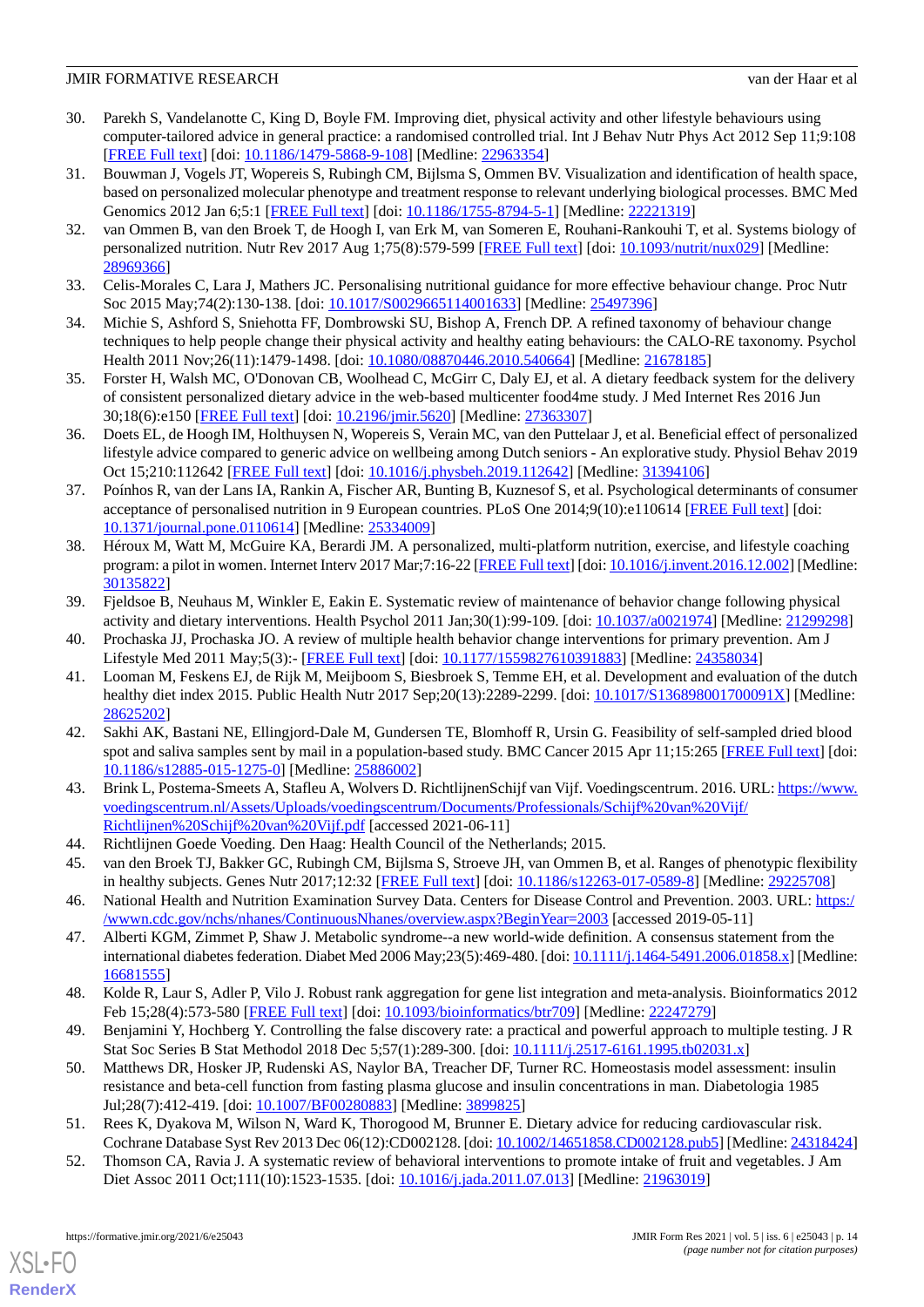- <span id="page-14-0"></span>53. Whatnall MC, Patterson AJ, Ashton LM, Hutchesson MJ. Effectiveness of brief nutrition interventions on dietary behaviours in adults: a systematic review. Appetite 2018 Jan 1;120:335-347. [doi: [10.1016/j.appet.2017.09.017](http://dx.doi.org/10.1016/j.appet.2017.09.017)] [Medline: [28947184](http://www.ncbi.nlm.nih.gov/entrez/query.fcgi?cmd=Retrieve&db=PubMed&list_uids=28947184&dopt=Abstract)]
- <span id="page-14-1"></span>54. Rijnaarts I, de Roos NM, Wang T, Zoetendal EG, Top J, Timmer M, et al. Increasing dietary fibre intake in healthy adults using personalised dietary advice compared with general advice: a single-blind randomised controlled trial. Public Health Nutr 2021 Apr;24(5):1117-1128 [[FREE Full text](http://europepmc.org/abstract/MED/32943128)] [doi: [10.1017/S1368980020002980](http://dx.doi.org/10.1017/S1368980020002980)] [Medline: [32943128](http://www.ncbi.nlm.nih.gov/entrez/query.fcgi?cmd=Retrieve&db=PubMed&list_uids=32943128&dopt=Abstract)]
- <span id="page-14-2"></span>55. Ammerman AS, Lindquist CH, Lohr KN, Hersey J. The efficacy of behavioral interventions to modify dietary fat and fruit and vegetable intake: a review of the evidence. Prev Med 2002 Jul;35(1):25-41. [doi: [10.1006/pmed.2002.1028\]](http://dx.doi.org/10.1006/pmed.2002.1028) [Medline: [12079438](http://www.ncbi.nlm.nih.gov/entrez/query.fcgi?cmd=Retrieve&db=PubMed&list_uids=12079438&dopt=Abstract)]
- <span id="page-14-3"></span>56. Macready AL, Fallaize R, Butler LT, Ellis JA, Kuznesof S, Frewer LJ, et al. Application of behavior change techniques in a personalized nutrition electronic health intervention study: protocol for the web-based food4me randomized controlled trial. JMIR Res Protoc 2018 Apr 9;7(4):e87 [\[FREE Full text\]](https://www.researchprotocols.org/2018/4/e87/) [doi: [10.2196/resprot.8703](http://dx.doi.org/10.2196/resprot.8703)] [Medline: [29631993](http://www.ncbi.nlm.nih.gov/entrez/query.fcgi?cmd=Retrieve&db=PubMed&list_uids=29631993&dopt=Abstract)]
- <span id="page-14-4"></span>57. Michie S, Richardson M, Johnston M, Abraham C, Francis J, Hardeman W, et al. The behavior change technique taxonomy (v1) of 93 hierarchically clustered techniques: building an international consensus for the reporting of behavior change interventions. Ann Behav Med 2013 Aug;46(1):81-95. [doi: [10.1007/s12160-013-9486-6\]](http://dx.doi.org/10.1007/s12160-013-9486-6) [Medline: [23512568\]](http://www.ncbi.nlm.nih.gov/entrez/query.fcgi?cmd=Retrieve&db=PubMed&list_uids=23512568&dopt=Abstract)
- <span id="page-14-5"></span>58. Abete I, Goyenechea E, Zulet MA, Martínez JA. Obesity and metabolic syndrome: potential benefit from specific nutritional components. Nutr Metab Cardiovasc Dis 2011 Sep;21(Suppl 2):B1-15. [doi: [10.1016/j.numecd.2011.05.001\]](http://dx.doi.org/10.1016/j.numecd.2011.05.001) [Medline: [21764273](http://www.ncbi.nlm.nih.gov/entrez/query.fcgi?cmd=Retrieve&db=PubMed&list_uids=21764273&dopt=Abstract)]
- <span id="page-14-6"></span>59. de la Iglesia R, Loria-Kohen V, Zulet MA, Martinez JA, Reglero G, Ramirez de Molina A. Dietary strategies implicated in the prevention and treatment of metabolic syndrome. Int J Mol Sci 2016 Nov 10;17(11):- [[FREE Full text](https://www.mdpi.com/resolver?pii=ijms17111877)] [doi: [10.3390/ijms17111877](http://dx.doi.org/10.3390/ijms17111877)] [Medline: [27834920\]](http://www.ncbi.nlm.nih.gov/entrez/query.fcgi?cmd=Retrieve&db=PubMed&list_uids=27834920&dopt=Abstract)
- <span id="page-14-7"></span>60. Balk EM, Lichtenstein AH, Chung M, Kupelnick B, Chew P, Lau J. Effects of omega-3 fatty acids on serum markers of cardiovascular disease risk: a systematic review. Atherosclerosis 2006 Nov;189(1):19-30. [doi: [10.1016/j.atherosclerosis.2006.02.012](http://dx.doi.org/10.1016/j.atherosclerosis.2006.02.012)] [Medline: [16530201\]](http://www.ncbi.nlm.nih.gov/entrez/query.fcgi?cmd=Retrieve&db=PubMed&list_uids=16530201&dopt=Abstract)
- <span id="page-14-8"></span>61. Mensink RP, Zock PL, Kester AD, Katan MB. Effects of dietary fatty acids and carbohydrates on the ratio of serum total to HDL cholesterol and on serum lipids and apolipoproteins: a meta-analysis of 60 controlled trials. Am J Clin Nutr 2003 May;77(5):1146-1155. [doi: [10.1093/ajcn/77.5.1146](http://dx.doi.org/10.1093/ajcn/77.5.1146)] [Medline: [12716665](http://www.ncbi.nlm.nih.gov/entrez/query.fcgi?cmd=Retrieve&db=PubMed&list_uids=12716665&dopt=Abstract)]
- <span id="page-14-9"></span>62. Kodama S, Tanaka S, Saito K, Shu M, Sone Y, Onitake F, et al. Effect of aerobic exercise training on serum levels of high-density lipoprotein cholesterol: a meta-analysis. Arch Intern Med 2007 May 28;167(10):999-1008. [doi: [10.1001/archinte.167.10.999\]](http://dx.doi.org/10.1001/archinte.167.10.999) [Medline: [17533202](http://www.ncbi.nlm.nih.gov/entrez/query.fcgi?cmd=Retrieve&db=PubMed&list_uids=17533202&dopt=Abstract)]
- <span id="page-14-11"></span><span id="page-14-10"></span>63. Machón M, Vergara I, Dorronsoro M, Vrotsou K, Larrañaga I. Self-perceived health in functionally independent older people: associated factors. BMC Geriatr 2016 Mar 9;16:66 [\[FREE Full text\]](https://bmcgeriatr.biomedcentral.com/articles/10.1186/s12877-016-0239-9) [doi: [10.1186/s12877-016-0239-9\]](http://dx.doi.org/10.1186/s12877-016-0239-9) [Medline: [26961707](http://www.ncbi.nlm.nih.gov/entrez/query.fcgi?cmd=Retrieve&db=PubMed&list_uids=26961707&dopt=Abstract)]
- <span id="page-14-12"></span>64. Mood C. Life-style and self-rated global health in Sweden: a prospective analysis spanning three decades. Prev Med 2013 Dec;57(6):802-806 [\[FREE Full text](https://linkinghub.elsevier.com/retrieve/pii/S0091-7435(13)00347-2)] [doi: [10.1016/j.ypmed.2013.09.002\]](http://dx.doi.org/10.1016/j.ypmed.2013.09.002) [Medline: [24041976\]](http://www.ncbi.nlm.nih.gov/entrez/query.fcgi?cmd=Retrieve&db=PubMed&list_uids=24041976&dopt=Abstract)
- <span id="page-14-13"></span>65. Näslindh-Ylispangar A, Sihvonen M, Vanhanen H, Kekki P. Self-rated health and risk factors for metabolic syndrome among middle-aged men. Public Health Nurs 2005;22(6):515-522. [doi: [10.1111/j.0737-1209.2005.220607.x](http://dx.doi.org/10.1111/j.0737-1209.2005.220607.x)] [Medline: [16371072](http://www.ncbi.nlm.nih.gov/entrez/query.fcgi?cmd=Retrieve&db=PubMed&list_uids=16371072&dopt=Abstract)]
- <span id="page-14-14"></span>66. Lara J, McCrum L, Mathers JC. Association of Mediterranean diet and other health behaviours with barriers to healthy eating and perceived health among British adults of retirement age. Maturitas 2014 Nov;79(3):292-298 [\[FREE Full text\]](https://linkinghub.elsevier.com/retrieve/pii/S0378-5122(14)00231-X) [doi: [10.1016/j.maturitas.2014.07.003](http://dx.doi.org/10.1016/j.maturitas.2014.07.003)] [Medline: [25096829\]](http://www.ncbi.nlm.nih.gov/entrez/query.fcgi?cmd=Retrieve&db=PubMed&list_uids=25096829&dopt=Abstract)
- <span id="page-14-15"></span>67. Piko BF. Self-perceived health among adolescents: the role of gender and psychosocial factors. Eur J Pediatr 2007 Jul;166(7):701-708. [doi: [10.1007/s00431-006-0311-0](http://dx.doi.org/10.1007/s00431-006-0311-0)] [Medline: [17120041](http://www.ncbi.nlm.nih.gov/entrez/query.fcgi?cmd=Retrieve&db=PubMed&list_uids=17120041&dopt=Abstract)]
- 68. Benítez I, Adams BG, He J. An integrated approach to bias in a longitudinal survey in the United Kingdom: assessing construct, method, and item bias in the general health questionnaire (ghq-12). Assessment 2019 Oct;26(7):1194-1206. [doi: [10.1177/1073191117739979\]](http://dx.doi.org/10.1177/1073191117739979) [Medline: [29117704\]](http://www.ncbi.nlm.nih.gov/entrez/query.fcgi?cmd=Retrieve&db=PubMed&list_uids=29117704&dopt=Abstract)
- <span id="page-14-17"></span><span id="page-14-16"></span>69. Sialvera TE, Papadopoulou A, Efstathiou SP, Trautwein EA, Ras RT, Kollia N, et al. Structured advice provided by a dietitian increases adherence of consumers to diet and lifestyle changes and lowers blood low - density lipoprotein (ldl) - cholesterol: The increasing adherence of consumers to diet & lifestyle changes to lower (ldl) cholesterol (act) randomised controlled trial. J Hum Nutr Diet 2018 Apr;31(2):197-208. [doi: [10.1111/jhn.12508\]](http://dx.doi.org/10.1111/jhn.12508) [Medline: [28891084\]](http://www.ncbi.nlm.nih.gov/entrez/query.fcgi?cmd=Retrieve&db=PubMed&list_uids=28891084&dopt=Abstract)
- 70. Martins RA, Veríssimo MT, Coelho e Silva MJ, Cumming SP, Teixeira AM. Effects of aerobic and strength-based training on metabolic health indicators in older adults. Lipids Health Dis 2010 Jul 22;9:76 [[FREE Full text](https://lipidworld.biomedcentral.com/articles/10.1186/1476-511X-9-76)] [doi: [10.1186/1476-511X-9-76](http://dx.doi.org/10.1186/1476-511X-9-76)] [Medline: [20663148\]](http://www.ncbi.nlm.nih.gov/entrez/query.fcgi?cmd=Retrieve&db=PubMed&list_uids=20663148&dopt=Abstract)
- 71. Kelley GA, Kelley KS. Aerobic exercise and lipids and lipoproteins in men: a meta-analysis of randomized controlled trials. J Mens Health Gend 2006;3(1):61-70 [\[FREE Full text\]](http://europepmc.org/abstract/MED/18645633) [doi: [10.1016/j.jmhg.2005.09.003\]](http://dx.doi.org/10.1016/j.jmhg.2005.09.003) [Medline: [18645633](http://www.ncbi.nlm.nih.gov/entrez/query.fcgi?cmd=Retrieve&db=PubMed&list_uids=18645633&dopt=Abstract)]

# **Abbreviations**

[XSL](http://www.w3.org/Style/XSL)•FO **[RenderX](http://www.renderx.com/)**

**BP:** blood pressure **DBS:** dried blood spot